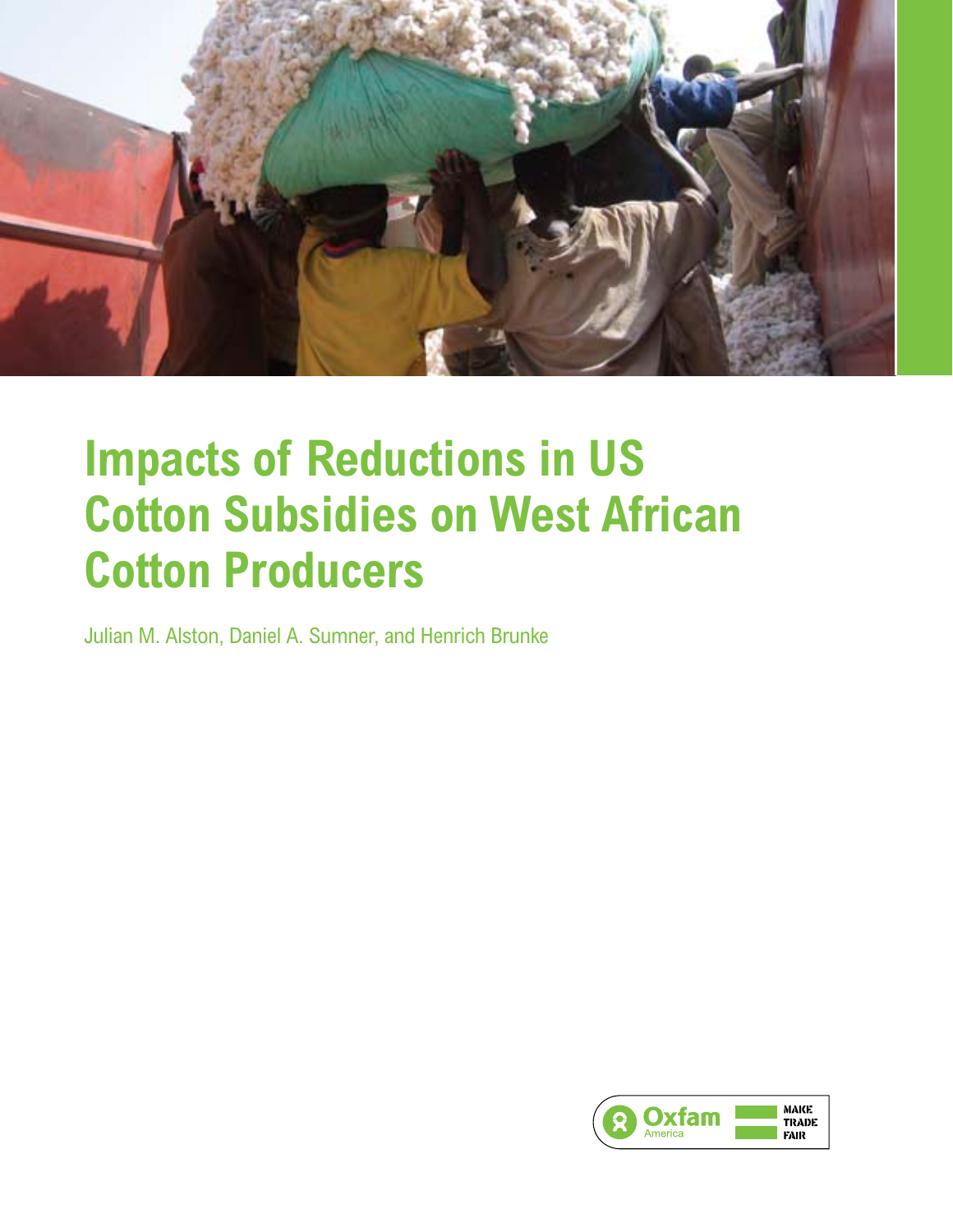Julian M. Alston and Daniel A. Sumner are professors in the department of agricultural and resource economics at the University of California, Davis. Sumner is also the director of the UC Agricultural Issues Center where Henrich Brunke was a research specialist. The views expressed are the authors' alone and not those of any institution with which they are affiliated. The authors appreciate information provided by numerous colleagues, especially Nick Minot, Sunday Odjo and Gerald Estur. We also appreciate comments and suggestions of Michael Carter, Gerald Estur and other reviewers. Research on this paper was supported by Oxfam America.

Oxfam America is an international relief and development organization that creates lasting solutions to poverty, hunger, and injustice. As part of our Make Trade Fair campaign, we are working to reform the 2007 Farm Bill so that it better protects the environment, feeds the hungry, and gives farmers here and abroad the chance to make a decent living. To take action, visit www.oxfamamerica.org/farmbill.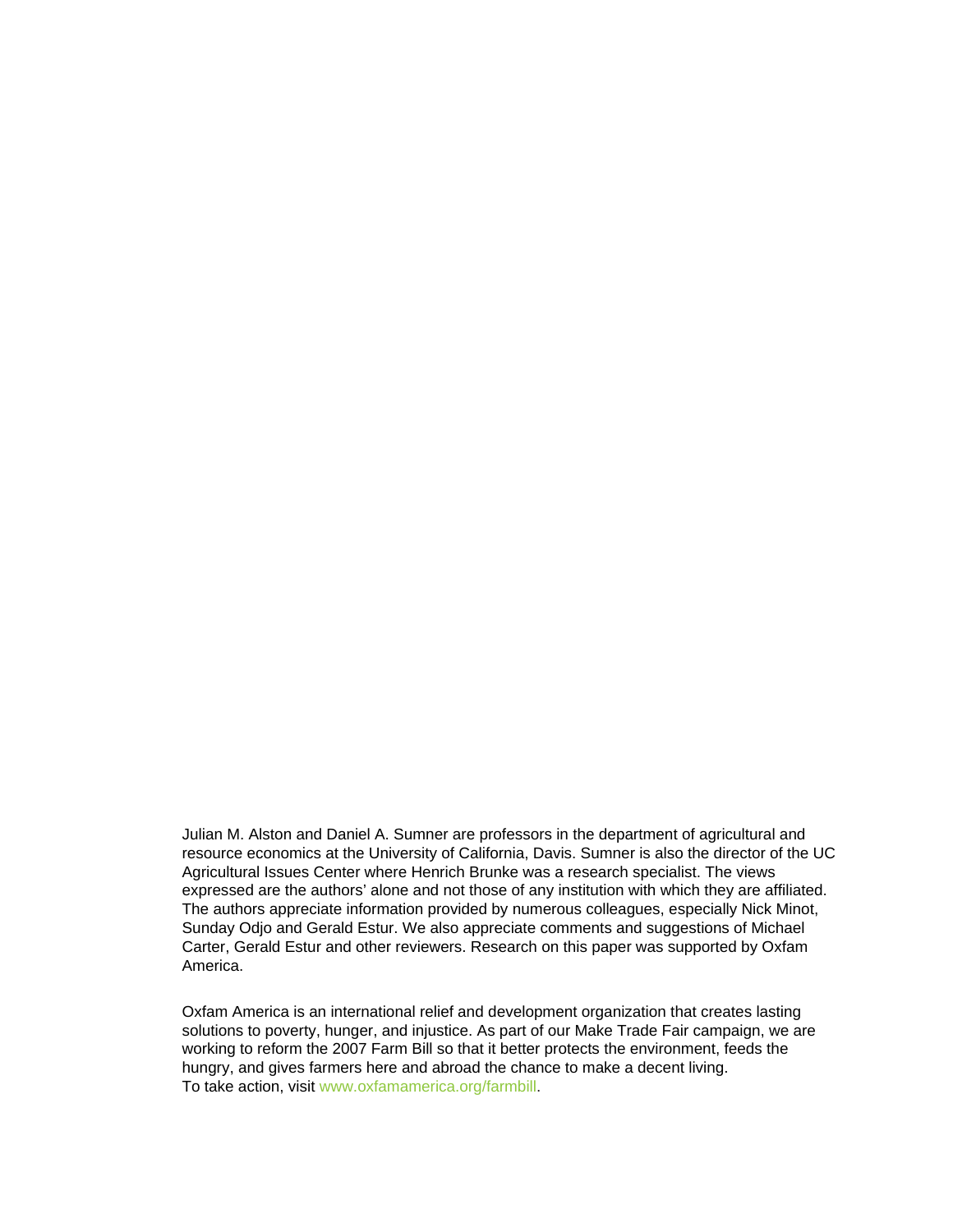### **CONTENTS**

| Introduction                                                                 |                 |
|------------------------------------------------------------------------------|-----------------|
| Cotton in West Africa                                                        | 1               |
| Effects of US Policies on World Market Prices                                | 2               |
| Implications of World Price Changes for Prices Received by African Producers | 5               |
| Effects of Changes in Cotton Prices on Cotton-Producing Households           | 9               |
| Summary and Conclusion                                                       | 11              |
| List of Cited References, Additional Relevant Literature and Annexes         | 12 <sup>°</sup> |
| <b>Notes</b>                                                                 | 34              |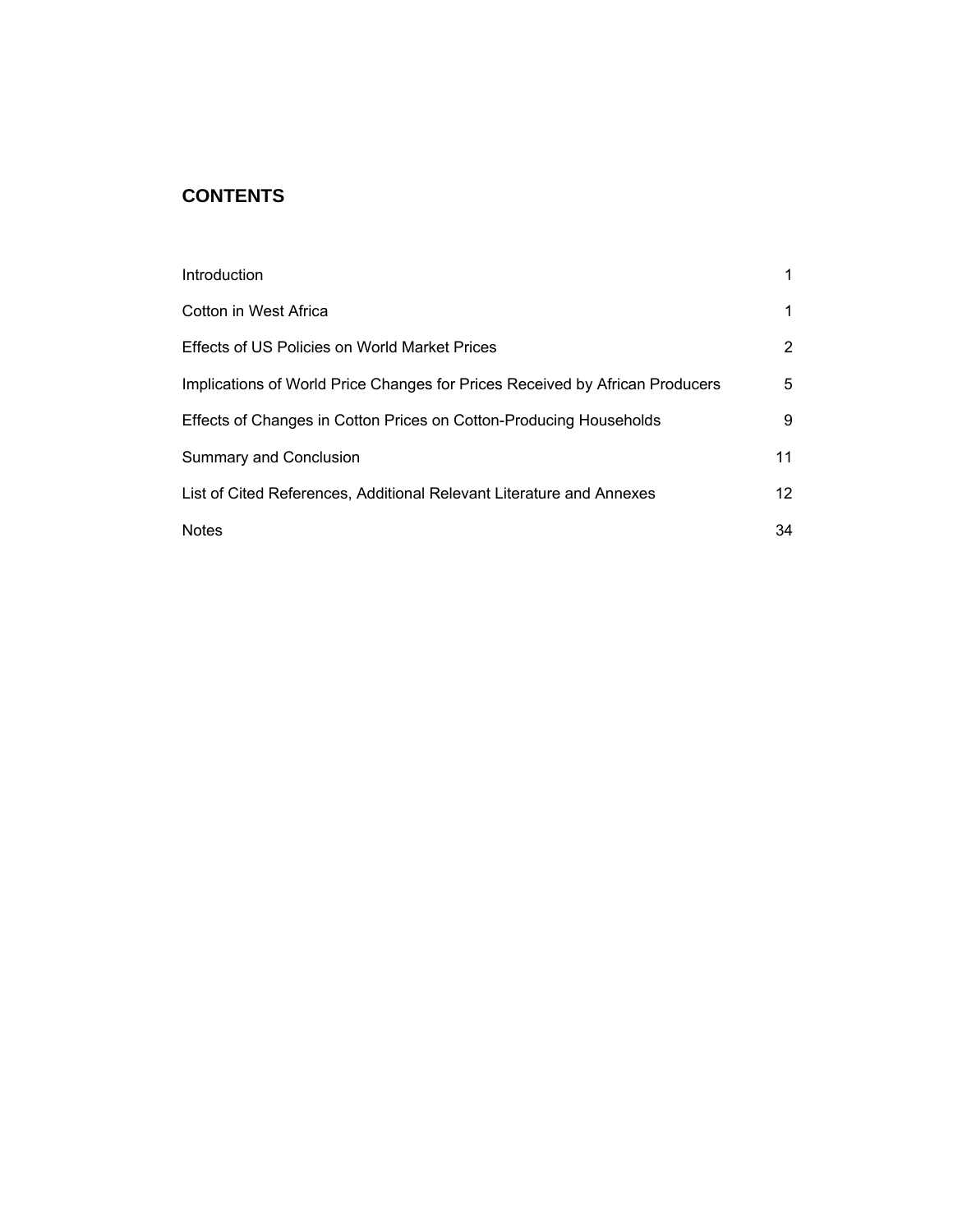## <span id="page-3-0"></span>**Introduction**

Oxfam America's campaign to reform US trade-distorting commodity subsidies rests on two basic premises. The first premise is that trade-distorting commodity subsidies lead to additional production of cotton, which lowers the world price for cotton. The negative relationship between cotton subsidies and the world price of cotton is well established (despite ongoing debate over the magnitude of the price effect) and Alston and Brunke (2006) provide updated estimates using 2004-2005 as a baseline. The second premise is that lower world cotton prices harm cotton farmers in West Africa and elsewhere. Between 2 million and 3 million farms in West Africa rely on cotton as their main source of cash income, and they compete directly with subsidized US cotton. Not surprisingly then, lower world cotton prices harm millions of households and more than 10 million people across the region.

This impact is confirmed through simulations of the price impact of cotton subsidies that provide estimates of losses to exporters, marketers and farmers in West Africa and elsewhere (Alston and Brunke 2006; Anderson and Valenzuela 2006; Goreux 2003; Sumner 2003b and others). These studies have been instrumental in shaping Oxfam's campaigning around trade rules, but they fall short of providing a sense of what these "gains" really mean for the cotton farm family – how important these gains are in terms of increased household income and the ability of the household to pay for inputs to improve farm productivity, for food and for other basic needs.

This present study builds on the recent estimates by Alston and Brunke (2006) to estimate the reductions in income to cotton farmer households in Benin, Burkina Faso, Chad, and Mali if countercyclical payments, marketing loans, and direct payments programs were eliminated in the United States. The results are reported in terms of effects on incomes of typical cotton producing households both in absolute terms and as a share of total household income. We also relate this income impact to food consumption of a typical cotton-producing household and to potential to purchase inputs that enhance farm productivity.

## **Cotton in West Africa**

The C-4 countries (Benin, Burkina Faso, Chad, and Mali) are major cotton producers in Africa and significant in the international market for cotton. Collectively these four countries represent about three percent of world production and about eight percent of world exports. However, although they are significant participants in world cotton markets, even collectively the C-4 countries do not exercise any market power in cotton trade.

Cotton is an important crop in the C-4 countries of Africa. It accounts for between 2.5 and 7 percent of GDP in these countries. Cotton accounts for about 60 percent of crop revenue in the C-4 countries and is the primary export crop accounting for the majority of agricultural export earnings in each country (Baffes 2004, 2005). Thus cotton is important to the wellbeing of farm families and of the economies more broadly.

The C-4 countries are among the poorest in the world – they rank between 173 and 193 among about 208 countries ranked by the World Bank (2006) in terms of Gross National Income per capita (converted to common currency units using either moving averages of market exchange rates or purchasing power parity exchange rates). Furthermore, farm families are typically poorer than non-farm families in these countries. In Benin, given the remoteness of cotton production and the lack of access to non-farm employment, cotton farmers are poor relative to residents who live nearer to the coast. Cotton is produced on farms that also grow maize, millet, cassava and other crops for market sales and home consumption. Some farms also grow vegetables for home use and for the local market (Minot and Daniels 2005). Cotton producers in Burkina Faso are likely to be slightly better off than other farmers, many of whom have little access to cash crop production and who therefore rely almost completely on production for home consumption. Nonetheless, all data support the finding that cotton-growing households in the C-4 countries are extremely poor even by the standards of the developing countries.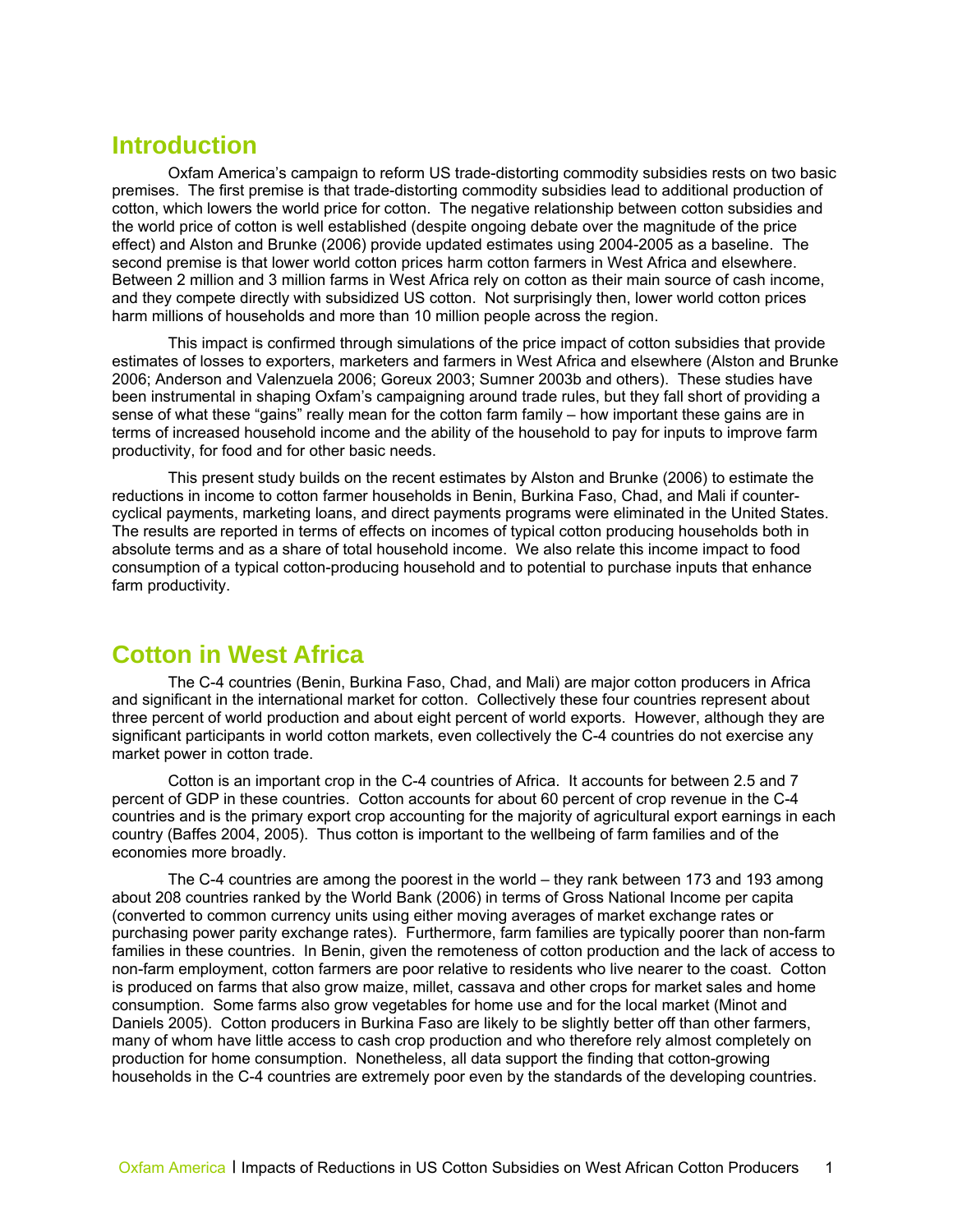<span id="page-4-0"></span>Cotton is important to the labor force in each country and is the dominant source of employment in cotton producing regions. According to the Food and Agriculture Organization of the United Nations (FAO) farm employment in cotton was 450,000 workers in Benin (29 percent of total employment), 380,000 workers in Burkina Faso (7 percent of total employment), 380,000 workers in Chad (10 percent of total employment) and 800,000 workers in Mali (17 percent of total employment) (Shui 2004). Using these figures, total on-farm cotton employment in the C-4 countries is about two million workers.

About 325,000 farms produce cotton in Benin, 200,000 farms produce cotton in Burkina Faso, 350,000 farms produce cotton in Chad, and 200,000 farms produce cotton in Mali (Gerald Estur, personal communication, May 2007). Together with total area planted to cotton in each country, these farm numbers also provide evidence on the average size of cotton area per farm that grows cotton (Table 1). We also note that, given average household size in the region often reaches 10 members per farm household, these cotton farm numbers indicate that several million individuals in the C-4 countries are dependent on cotton income.

In the C-4 region, cotton area grew from the early 1990s through 2002 while cotton yields stagnated or fell. The large exchange rate adjustment in 1994 made exportable cotton more profitable relative to locally consumed products. Major production expansion occurred in Benin and Burkina Faso with less growth in Mali and only moderate production growth in Chad (Shui 2004). From 2004 to 2006, cotton area declined in Benin and expanded further in Burkina Faso (Table 2).

Map 1 shows the locations of cotton growing regions in West Africa. Cotton is grown in inland and remote areas where non-farm employment is limited and where cotton is particularly well suited relative to other crops. Even in Benin, where there is a coastal outlet, the cotton is grown in the arid inland northern region away from the more heavily populated coastal areas.

## **Effects of US Policies on World Market Prices**

Alston and Brunke (2006) examined the effects of US cotton subsidies on the world price of cotton and consequently on cotton growers in the African nations of Benin, Burkina Faso, Chad and Mali by quantifying the effects of modifying individual subsidy programs in the United States in the context of the forthcoming 2007 US farm bill. Subsidies to the US cotton industry are similar to those provided for other programs crops (wheat, feed grains, oilseeds and rice) and have been included in periodic US farm bills for seven decades. Cotton subsidies include three main payment programs to eligible cotton producers: the direct payment program; the counter-cyclical payment program; and the marketing assistance loan program. Each of these subsidy programs has different provisions and different effects on production incentives (Claassen 2002; Sumner 2003b; Sumner 2006; Westcott and Young 2002; Westcott, Young and Price 2002; and Young and Westcott 2000). Alston and Brunke (2006) discussed each of the main program provisions in detail. For each program, using average data for 2004 and 2005 to represent a "normal" year, they developed estimates of the equivalent rates of pure subsidy in terms of their incentive effects, which they used in their simulation model to examine the effects of a hypothetical complete elimination of US subsidies leaving other countries' policies in place.

#### *The Simulation Model*

The simulation model used by Alston and Brunke (2006) is similar to that of Sumner (2006), which in turn is based on that in the annex to his Cato publication (Sumner 2005a). The simulation model is based on a system of equations, with variables expressed in proportional (or percentage) changes. The simulated changes in prices and quantities of cotton are relative to a baseline, which is defined using data for 2004-05. The analysis is conducted holding constant everything else that determines the underlying supply and demand conditions for cotton and the market equilibrium, apart from the changes in policy being analyzed. With this modeling approach it is not necessary to be able to forecast the values and effects of all of the variables that may change over time and may influence the baseline.

The model is described in detail by Alston and Brunke (2006). It includes six equations that represent the supply and demand for cotton in the United States (shown by subscript *u*), West Africa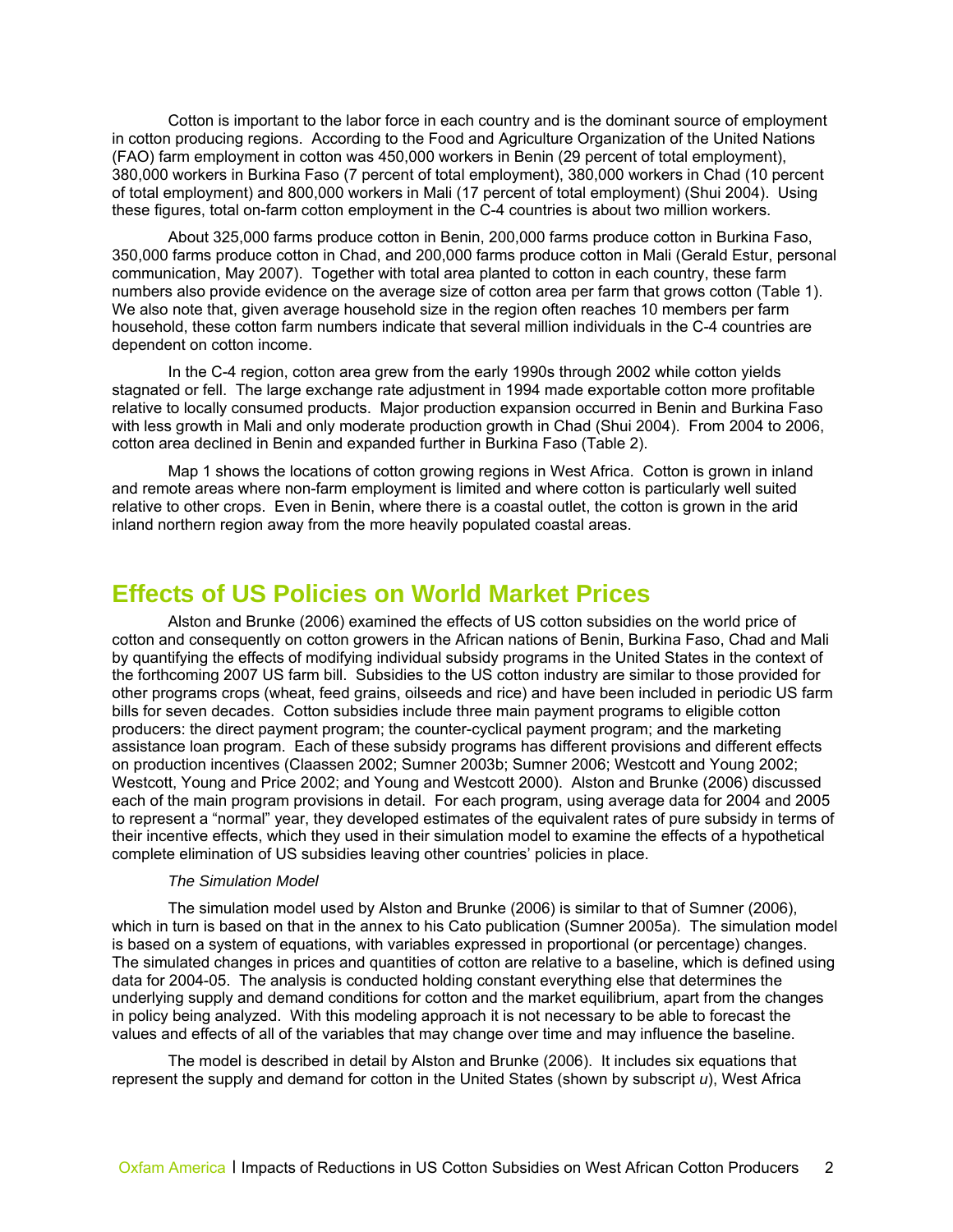(subscript *a*), and the rest of the world (subscript *r*), and five equations defining market-clearing conditions that link consumer and producer prices among regions and set total supply equal to total demand:

(1)  $\% \Delta S_u = \varepsilon_u \% \Delta P_u$ 

$$
(2) \qquad \% \Delta D_u = \eta_u \% \Delta P_{du}
$$

$$
(3) \qquad \% \Delta S_a = \varepsilon_a \% \Delta P_{sa}
$$

$$
(4) \qquad \% \Delta D_a = \eta_a \% \Delta P_{da}
$$

$$
(5) \qquad \% \Delta S_r = \varepsilon_r \% \Delta P_{sr}
$$

$$
(6) \qquad \% \Delta D_r = \eta_r \% \Delta P_{dr}
$$

$$
(7) \qquad \% \Delta P_{du} = \% \Delta P
$$

$$
(8) \qquad \% \Delta P_{sa} = \% \Delta P_{da} = \tau_a \% \Delta P \; ; \; 0 < \tau_a \le 1
$$

(9) 
$$
\% \Delta P_{sr} = \% \Delta P_{dr} = \tau_r \% \Delta P; \quad 0 < \tau_r \le 1
$$

$$
(10) \qquad \% \Delta P_{\rm su} = \alpha \% \Delta P + (1 - \alpha) \% \Delta G = \alpha \% \Delta P + (1 - \alpha) (\% \Delta \gamma + \% \Delta g)
$$

$$
(11) \qquad \delta_{sa} \% \Delta S_a + \delta_{su} \% \Delta S_u + (1 - \delta_{sa} - \delta_{su}) \% \Delta S_r = \delta_{da} \% \Delta D_a + \delta_{du} \% \Delta D_u + (1 - \delta_{da} - \delta_{du}) \% \Delta D_r.
$$

In these equations, the term %Δ*S* stands for the approximate percentage (or proportional) change in the quantity supplied, %Δ*D* stands for the approximate percentage change in the quantity demanded, and %Δ*P* stands for the approximate percentage change in incentive prices faced by consumers (subscript *d*) and producers (subscript *s*). The parameters ε*u*, ε*<sup>a</sup>* and ε*r* are the price (or per unit revenue) elasticities of supply in the United States, West Africa and the rest of the world; η*u*, η*a* and η*<sup>r</sup>* are the price elasticities of demand in the United States, West Africa, and the rest of the world; and τ*a*, and τ*r* are elasticities of price transmission between the United States and producers and consumers in West Africa, and between the United States and producers and consumers in the rest of the world. The variable *Psu* represents the effective incentive price perceived by US cotton growers. It is comprised of the market price, *P*, plus effective per unit revenue received from the government through subsidies, denoted *G* = γ*g*, where *g* is the government support including all the subsidies, and γ is a coefficient that reflects the extent to which the subsidies are coupled to production in the sense that they stimulate a production response (when  $y = 1$ , a dollar of subsidy has the same effect on production as a dollar of revenue from the market).

Substituting the market-clearing price equations (7) through (10) into the supply and demand equations (1) through (6), and then substituting (1) through (6) into (11) and solving for price yields:

(12) 
$$
\% \Delta P = \frac{-\delta_{s\mu} \varepsilon_{\mu} (1-\alpha) \% \Delta G}{\delta_{s\mu} \varepsilon_{\mu} \alpha + \delta_{s\alpha} \varepsilon_{a} \tau_{a} + (1-\delta_{s\mu} - \delta_{s\alpha}) \varepsilon_{r} \tau_{r} - \delta_{d\mu} \eta_{\mu} - \delta_{d\alpha} \tau_{a} \eta_{a} - (1-\delta_{d\mu} - \delta_{d\alpha}) \tau_{r} \eta_{r}}.
$$

where  $\delta_{su}$  is the share of US production in world production and  $\delta_{du}$  is the share of US consumption in world consumption; δ*sa* is the share of West Africa production in world production and δ*da* is the share of West Africa consumption in world consumption. Here consumption means use of cotton in milling, not the final consumer use of cotton textile products.

#### *Effects of Subsidy Reductions*

Alston and Brunke (2006) used equation (12) to assess the effect of the outcomes of changes in parameters underlying US cotton subsidy programs, represented as changes in the effective US cotton subsidy rate, *G*, on the price of cotton facing producers in West Africa, and other variables. Then they computed the change in C-4 "producer surplus" by multiplying the change in the world price (in cents per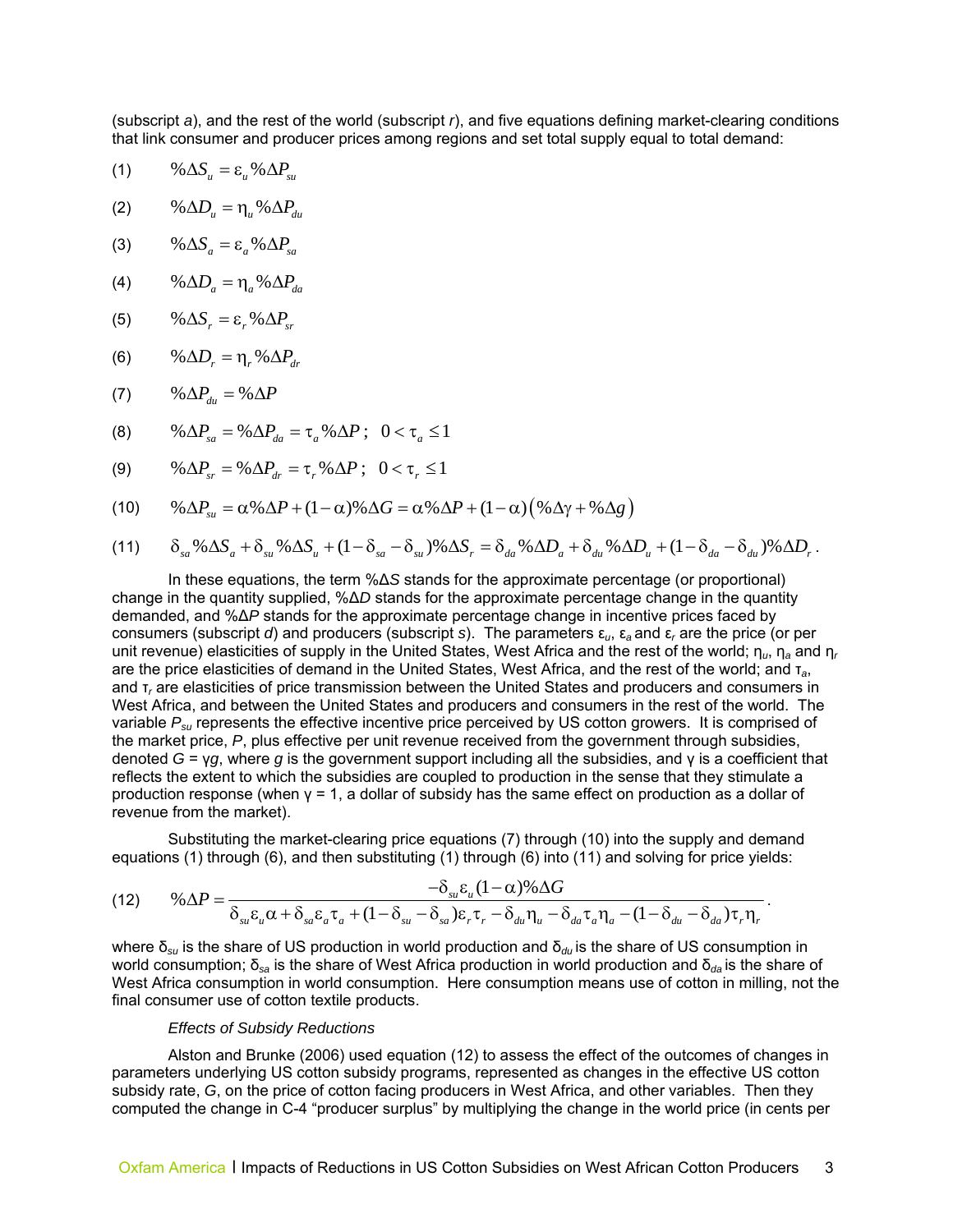pound) by the C-4 quantity produced (in pounds). This "producer surplus" includes benefits to everyone involved in the production and marketing chain as well as farmers.

The parameters used in the simulations include market shares, parameters reflecting the magnitu de and form of US subsidies, and supply and demand elasticities combined with price transmission elasticities, as shown in Table 3. The total value of subsidies (g) was defined as equal to the average over 2004 and 2005 of direct payments (\$613 million) plus counter-cyclical payments (\$1,376 marketing loans. To assess robustness of the results they also employed a set of values of 0.40 for direct average data for 2004 and 2005, these sets of incentive factors respectively imply values for  $(1 - α)$  of m[i](#page-36-1)llion) plus marketing loan benefits (\$1,549 million) plus crop insurance (\$34 million). They used two sets of relative incentive factors, corresponding to values for γ applying to different elements of *g*. One set includes values of 0.20 for direct payments, 0.30 for counter-cyclical payments, and 1.00 for payments, 0.60 for counter-cyclical payments, and 1.00 for marketing loans. Combined with their 0.3031, representing comparatively decoupled subsidies, and 0.3526, representing less-decoupled subsidies.

Marketing loan benefits are tied directly to cotton production and offset market revenue on a dollar-fo r-dollar basis. Marketing loans provide some financing benefits and mitigate price risk, so one could argue that they have a stronger effect on cotton production than market price. However, all models that have examined the effects of cotton subsidies have treated marketing loan revenue as equivalent to market revenue in terms of production incentives and Alston and Brunke (2006) followed this approach.

becaus e producers are not required to grow cotton on their payment base in order to receive these payments. However, these payments affect US cotton production significantly for several reasons. First, future, as it was in 2002, then production of cotton affects future cotton payments, and producers who recognize the possibility of such an update in the future have an incentive to maintain cotton-base land in payments and the counter-cyclical payments, they do lose benefits if they grow fruits, vegetables, melons, important relevant alternatives, and therefore this planting restriction will keep some cotton-base land in income guarantee that can help farmers finance their production costs (Hennessey 1998). The countertheir cotton base. Finally, econometric evidence and survey responses support the findings of significant The values for γ applying to direct payments and counter-cyclical payments are less than one although current production does not affect current payments, if the payment base is updated in the cotton production. Second, although farmers are not required to grow cotton to receive the direct tree nuts or wild rice on cotton base. In some areas where cotton is grown these restricted crops are cotton production. Third, these payments reduce the income risk of cotton production and provide an cyclical payments off-set low cotton prices and thus smooth revenues for farmers who grow cotton on cotton production effects of direct payments and especially counter-cyclical payments (Goodwin and Mishra 2005, and 2006; Key, Lubowski and Roberts 2005; Sumner 2005c; McIntosh, Shogren, and Dohlman 2007).

Alston and Brunke (2006) reported results for partial and complete elimination of US cotton subsidies using various combinations of parameters. In the analysis here, the focus is on the complete information, detailed later in this report, which suggests using values in the range of 0.4 to 1.0 for the small (less than 3 percent). Our main results on the effects of world price changes on C-4 cotton farmers, removal of counter-cyclical payments, marketing loans, and direct payments programs; partial subsidy removal would have impacts proportional to those reported below. We report results using the same combinations of parameters as Alston and Brunke (2006), but with one difference. Alston and Brunke (2006) assumed an elasticity of C-4 farmer supply with respect to the world market price of 0.20. This elasticity is equal to the product of the elasticity of supply with respect to the local price, ε*a*, and the elasticity of price transmission, τ*a* (i.e., τ*a*×ε*a*, = 0.20). In our subsequent research we developed elasticity of supply, and values in the range 0.83 to 1.33 to represent the elasticity of price transmission (corresponding to price transmission multipliers of 0.5 to 0.8). Combining these values of τ*a* (0.83, 1.33) and ε*a* (0.4, 1.0) implies values for τ*a*×ε*a* of 0.33, 0.53, 0.83, and 1.33, all larger than the 0.20 used by Alston and Brunke (2006). However, in equation (12) these differences in values for those parameters have very little influence on the measured price impacts of policy changes, because they enter in the denominator multiplied by the share of West African production in world production, δ*sa*, which is very at the end of this report, are based on conservatively small values of these parameters: τ*a* = 0.83 and ε*a* =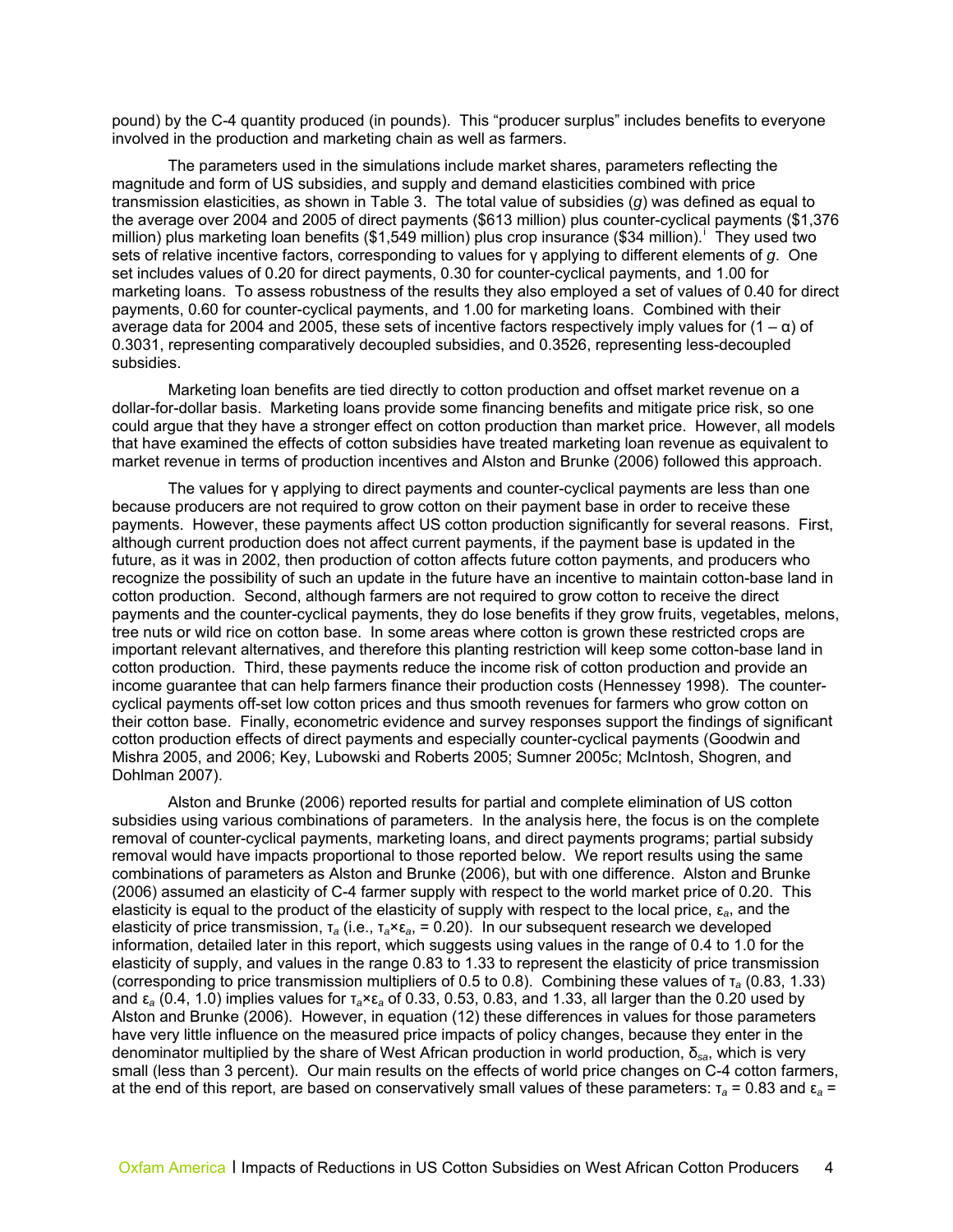<span id="page-7-0"></span>0.4, and thus  $\tau_a \times \epsilon_a = 0.33$ . Hence, for consistency, we use the value  $\tau_a \times \epsilon_a = 0.33$  to compute the world price changes upon which those estimated effects are based.

Table 4 summarizes the main results obtained using the combinations of parameters defined in Table 3.<sup>[ii](#page-36-2)</sup> It includes estimates of the effects of 100 percent removal of US farm bill cotton policies on the world price and producer surplus in C-4 countries for alternative values of three key parameters: (a) the importance of subsidy revenue as an element of US producers' incentive price, which depends on the extent to which the different elements of subsidy are decoupled,  $(1 - \alpha)$ , (b) the elasticity of US supply response, and (c) the elasticity of supply response in the rest of the world. Across the range of these parameters, the estimated effect of removal of US cotton policy on the world price ranges from 5.9 percent to 17.0 percent. More likely parameter combinations would imply an estimate close to the midpoint of the range, 11.5 percent. We interpret these impacts as intermediate-term impacts that persist for several years after there is time for the policy change to have an impact on reducing US production. They are not immediate year-one impacts, nor are they very long-run effects that would allow for new technology on the production side or new cotton mills on the demand side.<sup>[iii](#page-36-2)</sup>

The corresponding impacts on C-4 countries range from \$43 million per year to \$126 million per year, with more likely parameter values implying effects in the range of \$80 million per year. Overall these results show that the world price would rise and the C-4 African countries would gain if US cotton subsidies were cut. The more-detailed results form an analysis of the implications of removal of particular forms of subsidy indicated that the marketing loan program would be the most important program to cut and that the counter-cyclical payments are also significant. In what follows, we take a conservative approach and use only the estimates corresponding to  $(1 - \alpha) = 0.3031$ , which implies slightly smaller effects of US subsidies on world prices for given values of the other parameters: estimated price increases, that would result from removal of US cotton subsidies, ranging from 5.9 to 14.1 percent.

## **Implications of World Price Changes for Prices Received by African Producers**

The C-4 African countries are price takers in the global cotton market, which means changes in production by the C-4 cotton producers do not appreciably affect the prevailing export price of cotton.<sup>[iv](#page-36-2)</sup> Cotton from the C-4 African countries, as a group, accounts for only about three percent of world cotton production and only about eight percent of world exports (see Alston and Brunke, 2006 for details). These quantities are too small for the C-4 countries collectively to have significant influence on world markets; and, for any individual C-4 country, cotton production and export shares are even smaller. Furthermore, the C-4 cotton industries ha[v](#page-36-2)e no institutional mechanism to attempt to influence markets.  $v$ Although there is market concentration in individual countries in procurement and marketing of cotton, this does not indicate market power in international markets. Based on these facts, we treat the export price of cotton as exogenous (determined outside the markets within Africa). Therefore, we investigate the effect on the price of cotton received by farmers in the C-4 countries when the export price changes as a result of a hypothetical cut in US subsidies for cotton.

#### *Market Pricing Mechanisms*

When cotton moves from the farms in the C-4 countries to the export market, additional costs are incurred in the process of assembly, ginning, transport and administration. In a marketing system in which many firms were competing to buy and market cotton, there would be clear explicit linkages among the export price, the farm-to-port marketing costs, and the farm price of cotton. Price information would be transmitted back up the marketing stream from the port through the marketing costs to the farm price. In such a competitive marketing system, a rise in the export price or a drop in marketing costs would be reflected clearly and quickly in a rise in the price paid for cotton at the farm. In the C-4 countries of Africa, however, competitive firms do not handle seed-cotton pricing, procurement, marketing and export. Government-operated or government-regulated firms are major players, and farm prices are set in advance of the marketing season throughout the C-4 region (Badianes et al. 2002; Harmsen 2004; Lagandre 2005; Odjo 2007).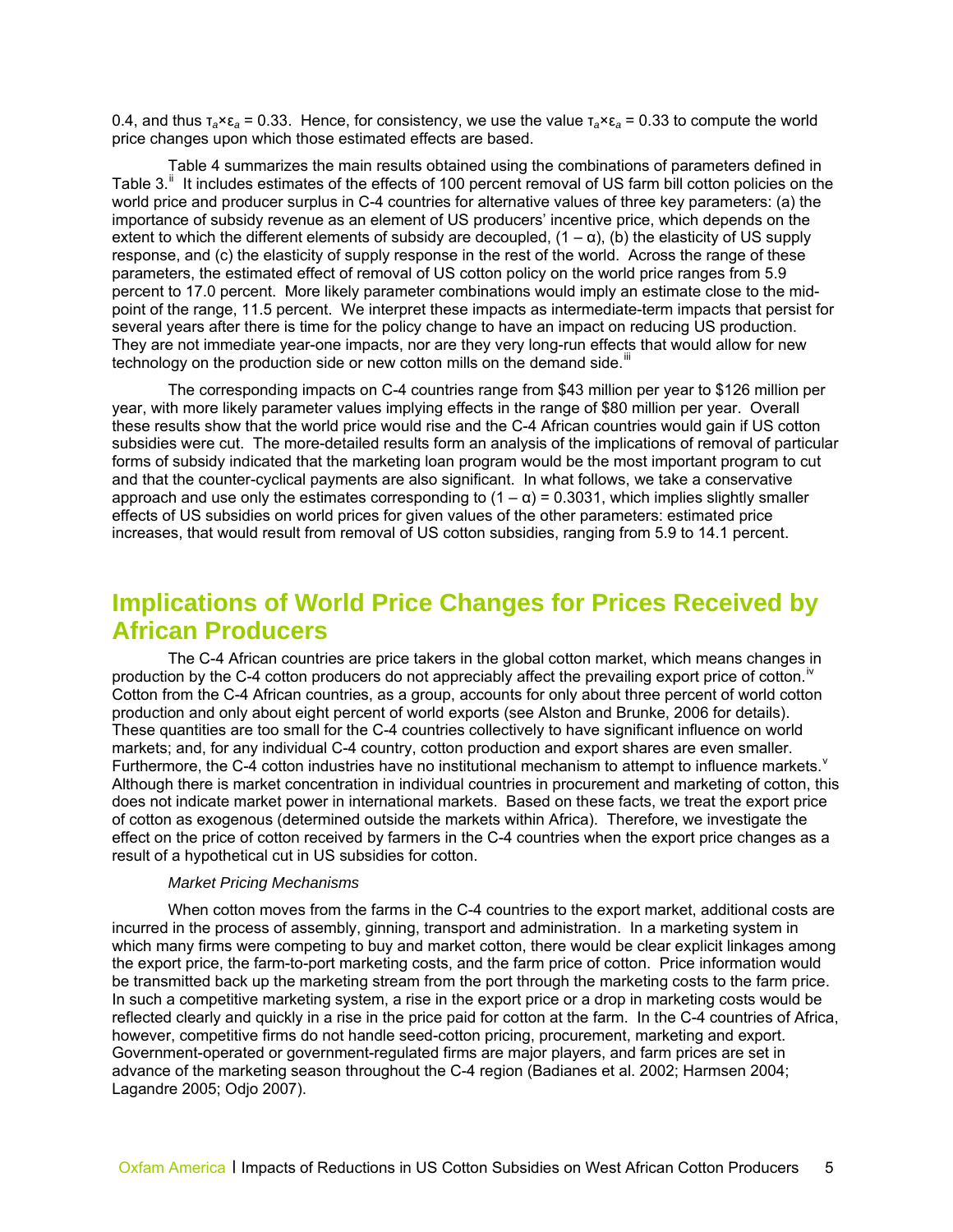Cotton marketing in the C-4 countries has evolved over the past decade to provide for less government control and more competition for parastatal companies (Goreaux 2005, Harmsen 2004). In Benin for example, the state owned enterprise SONAPRA no longer has monopoly control over the purchasing of cotton or distribution of purchased inputs to growers. Eight companies were created to operate gins and market cotton. Producer prices, however, are negotiated and there is no spot market pricing; rather, market signals are transmitted on a weekly or monthly basis back to growers. Overinvestment in ginning capacity did not lead to added competition and favorable price outcomes for growers. Instead an allocation system limits such competition among ginners. Changes in the marketing systems in other countries have also reduced the role of government firms and parastatals, but a fully competitive ginning and marketing system has not emerged.

#### *Marketing Margins and Price Transmission Relationships*

Recent institutional changes notwithstanding, the marketing structure for cotton pricing means that year-to-year changes in the price of cotton paid to farmers do not fully reflect recent changes in the price received for that cotton in the export market or recent changes in marketing costs. Furthermore, in any year the price of cotton may not represent the long-run equilibrium price implied by the prevailing market conditions.

Table 5 shows sample marketing costs in units of seed cotton in Benin based on data from economist Dr. Sunday Odjo. These data show that fiber accounted for between 41.6 percent and 42.5 percent of the weight of seed cotton at the farm level from 2001/2002 to 2003/2004. The price at the farm for seed cotton was between 165 FCFA (Central African francs, or francs CFA) and 195 FCFA per kg and another 10 FCFA was added in a local assessment per kg. Transport cost from the farm to the gin was 18.1 FCFA in 2001/2002 and 2002/2003 and rose to 25.4 FCFA in 2003/2004. Costs added after the farm gate add about 15 percent of the cost of cotton measured at the gin. The first three rows of Table 6 repeat the rows of Table 5, but now expressed in units of ginned cotton fiber. In these rows of Table 6, the cost data in Table 5 are divided by the appropriate fiber share in seed cotton for each year. The other costs from the gin to the export market are all specified in costs per kg of cotton fiber. Note that the value of cottonseed is subtracted from cotton fiber marketing costs. On a fiber basis, the farm procurements costs average about 65 percent of the net fiber costs FOB over this three-year period. This is high relative to the share of farm price in the port price for the period prior to 2001 in Benin and in the other C-4 countries (Table 7).

An examination of the ginning and marketing costs in Table 6 shows that most of these costs apply on a per-unit basis. Given these costs, and with competition for cotton to satisfy export demands, an increase or decrease in the export market price would be expected to translate into a higher price at the farm.  $\dot{y}$  However, the ex ante negotiation of farm prices annually means that market price shifts will be transmitted only with a lag, and temporary movements may not be transmitted at all. In a situation with prices negotiated in advance, the prices received by growers reflect long-term expected market conditions, and growers do not face the year-to-year price fluctuations experienced in the export market. Such a system protects growers from some price risk, but also reduces the degree to which market signals, in terms of fluctuations in expected prices, are transmitted to growers.

The general downward trend in the export price of cotton is clear from annual data on the international cotton price shown in Figure 1 (expressed in the price of cotton fiber per pound). This figure shows the Cotton A-Index price in both US cents per pound (left axis) and FCFA per pound (right axis). The price of cotton in US cents per pound trended down over the whole period, but the rate of decline was even faster in the period since the high prices of the middle 1990s. Figure 1 also shows that the price expressed in FCFA per pound follows the same pattern as the price in US cents per pound. The large jump in the FCFA price in 1994 was due to a one-time currency unit adjustment and perhaps in part to the high world cotton price in that year.

Figure 2 shows the 25-year relationships between the annual world price of cotton, shown at the top of the chart and the farm price for cotton fiber in the C-4 countries. All of the data are reported in FCFA per pound of cotton fiber. The fluctuations in the world price in FCFA terms are displayed clearly in the figure; the variation in the local prices is less clear in the figure, given the smaller absolute range in these data.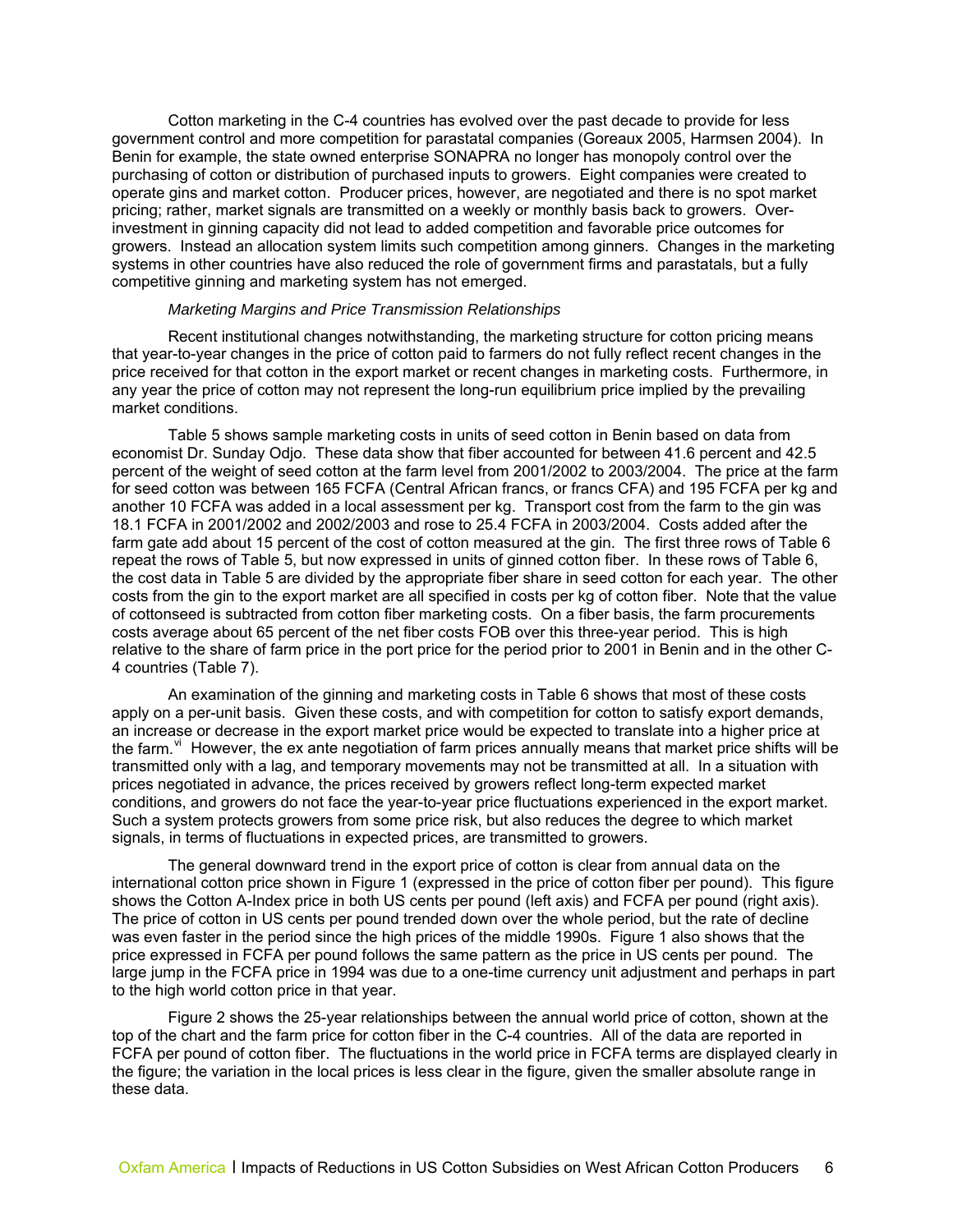Figure 2 indicates several important features of cotton price movements. First, since the middle 1990s the world market price of cotton has been on a downward path with considerable fluctuation from year to year. Second, there is less fluctuation in the absolute price in Africa, although in percentage terms there is also significant year-to-year fluctuation in many countries. Third, the C-4 prices tend generally to move together, although the movements are not identical for all countries or for all years. Fourth, there is considerable percentage variation in the farm price across countries. For example, in 2004 the price in Mali was over 200 FCFA per pound while the price in Benin reported in Figure 2 was about 150 FCFA per pound, a difference of more than one-third of the Benin price. Finally, for our purposes, an important relationship illustrated in Figure 2 is that prices in the African countries do not follow the international price movements on a year-to-year basis. Nor do they follow international prices with a clear, constant time lag. The ratio of the domestic farm price to the international price varies and the absolute difference varies as well. No simple cost-based mark-up rule or simple cost-based price transmission framework can account for these patterns in the data.

In the last decade of the data shown, the price of fiber at the farm gate ranged from about onethird of the Cotton A-Index price at the border (about 150/450 from about 1995 to 1996) to more than half from 2001 to 2004 (175/325). (See also Table 7 based on data though 2001.) The absolute differential ranged from about 300 FCFA per pound in 1995/96 to about 150 FCFA per pound in 2001 to 2004. These data may reflect a decline in the marketing margins with policy reforms in the late 1990s. They do not provide strong empirical support for a high degree of short-run price transmission from the border back to the farm.

However, these observed price linkages reflect mainly unanticipated and temporary changes in market conditions, which the current marketing institutions in C-4 countries are expected to smooth out. This evidence is not directly applicable to the policy questions we address in this paper. For our analysis, we are considering the effects of a permanent and fully anticipated rise in the price of cotton on world markets caused by modifications in the US subsidies for cotton. The system of negotiating smoothed prices for growers based on long-term expected export prices does not preclude the transmission of price changes in export prices that are expected to be permanent. Changes in US cotton subsidies are expected to cause a fully anticipated shift in the long-term average level around which export prices fluctuate. Such a change in the price regime would be transmitted to grower prices under the negotiated price mechanism even while year-to-year export price fluctuations are not observed in the grower prices.

Figure 2 shows that even under the older and more rigid pricing schemes the major border price changes in the middle 1990s were transmitted to growers in the form of substantial grower prices increases over the subsequent two or three years. That price change was caused by a currency devaluation that also caused increases in the costs of inputs in the marketing system so in that case the farm price rose in proportion to the export market price (Figure 2).

Figure 2 shows that during the period 1985 to 1993 the export price was comparatively stable, with the Cotlook A Index fluctuating around the value of 200 FCFA per pound of cotton fiber between a minimum of 163 (1992) and a maximum of 263 (1989). Over the same period, the farm price in C-4 countries fluctuated around 100 FCFA per pound of cotton fiber, within a range of 86 to 118 FCFA per pound but typically within a much smaller range than that. Over that period, the price ratio was close to 2:1 and the mark-up from farm to export was about 100 FCFA per pound. In 1994, the export price jumped from 200 to over 500 FCFA per pound. The farm prices did not respond immediately, but over a number of years they adjusted to a new equilibrium range. During the period 1998 to 2006, the export price fluctuated between 280 and 407 FCFA per pound, averaging around 325 FCFA per pound, with a general downward trend. Over the same period, the farm price in C-4 countries fluctuated around 200 FCFA per pound of cotton fiber, within a range of 172 to 216 FCFA per pound. Compared with the earlier period, the export price increased by about 125 FCFA per pound while the farm price increased by about 100 FCFA per pound; about 80 percent of the export price increase was transmitted to farmers.

We use two alternative price transmission characterizations – 80 percent and 50 percent transmission of per unit changes in export prices to per unit changes in farm prices for cotton fiber – to conservatively reflect the potential price transmission of a fully anticipated and permanent increase in the average level of export prices cause by reductions in US cotton subsidies.<sup>[vii](#page-36-2)</sup> In both cases we assume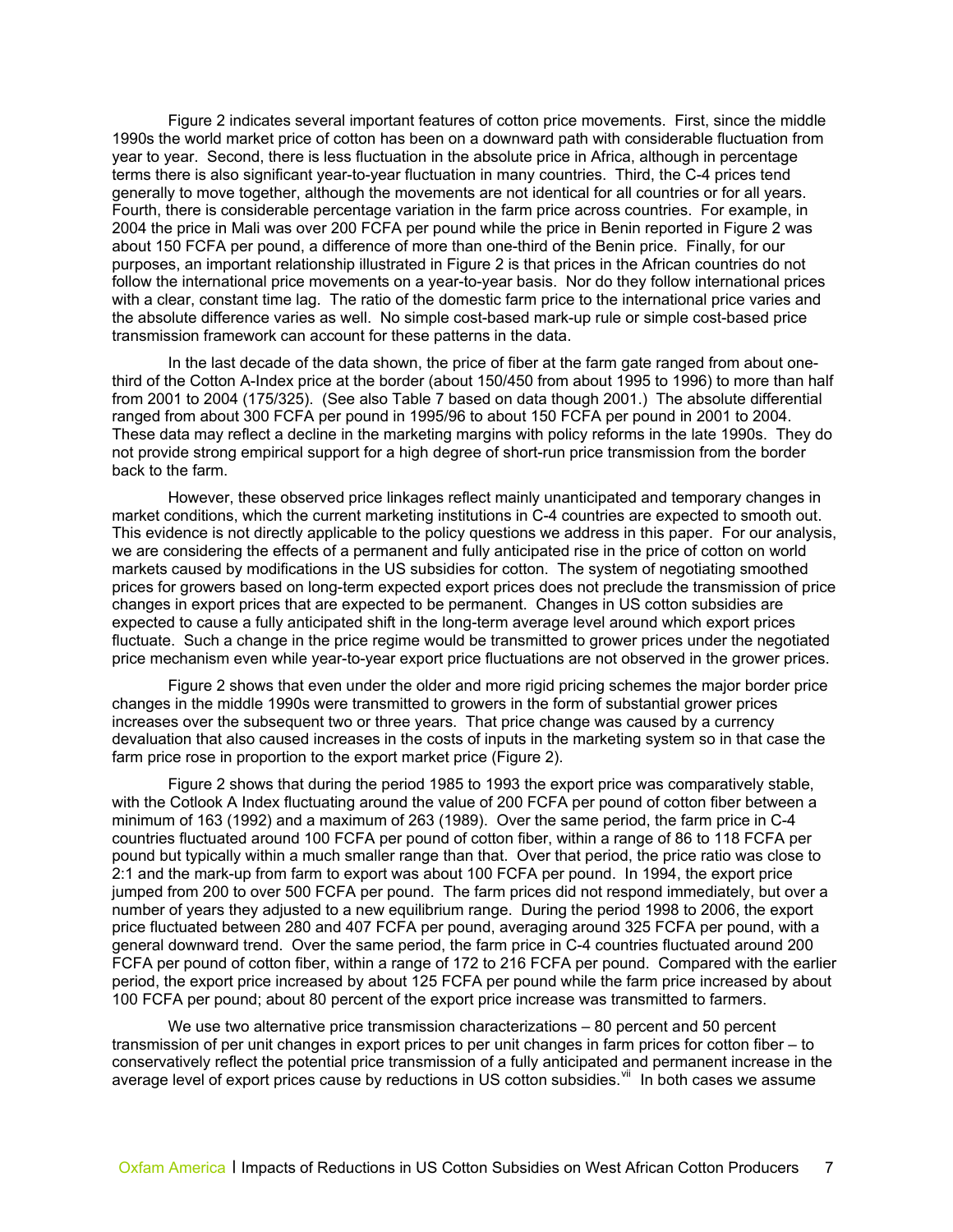that only a portion of the export price becomes incorporated in the farm price, meaning that some of the price increase is captured in marketing costs or profits of the marketing system.

An assumption that 80 percent of the export price change is transmitted to the cotton fiber price at the farm is consistent with the observation that the bulk of the costs of the marketing system, trucks, fuel, loading and unloading cost and similar charges, do not depend on the price of cotton. <sup>Viii</sup> Of course, these costs of marketing are affected by domestic price changes and by exchange rate movements when they affect prices paid for marketing inputs such as fuel and equipment. Although farm prices may not vary with export price within one season, this transmission model assumes that, after a few years, a clear and permanent shift in the average level of export prices would be largely reflected in per unit market prices for fiber at the farm. Under the alternative assumption, only 50 percent of a long-run, permanent change in the export market price is transmitted to the fiber price at the farm, which implies that when export prices increase significantly, returns to marketing firms increase substantially.

In the case of 80 percent transmission (which means that a 100 FCFA change in the export price would be reflected as an 80 FCFA change in the farm price), the percentage change in the price of fiber at the farm level is larger than the percentage change in the export price. This result reflects the assumption that the price transmission percentage for these price changes is larger than the average farm price of fiber as a share of export price. For the 50 percent price transmission the percentage change in the farm price is smaller than the percentage change in the export price.

#### *Implications of World Price Changes for Farm Prices, Production and Revenue*

In Table 8 we translate the percentage changes in export prices from Table 4 into the currency of the C-4 cotton exporters (FCFA). We start with a base price of 730 FCFA per kilogram of fiber, which is consistent with current exchange rates and the forecasted prices for the 2007/2008 marketing year, assuming no US policy change (FAPRI 2007). The alternative percentage changes in the export prices – reflecting different assumptions about elasticities of supply response in the United States and the rest of the world to world price movements – are then applied under two price transmission assumptions. The 50 percent price transmission is used to recognize the quite limited observed correlation between year-toyear movements in the farm price relative to the world price from 1980 to 2006 as illustrated in Figure 2. The 80 percent transmission recognizes the marketing cost calculations in Table 6 that applied to Benin during the 2001/02 to 2003/04 seasons, and the longer-term linkages between general movements in the farm price relative to the world price from 1980 to 2004 also as illustrated in Figure 2.

Table 9 translates the fiber prices at the farm into the price of unginned cotton, which is the price received by farmers. Based on the data from Benin we assume that 42 percent of the weight of seed cotton is fiber and so, given a base price of 440 FCFA per kg (60 percent of the export price), we use a base farm price of seed cotton of 185 FCFA per kg (which is consistent with recent data). The gain to farmers in seed cotton prices ranges from 9 FCFA per kg corresponding to the smallest world price change of about 6 percent with 50 percent price transmission, to 35 FCFA per kg corresponding to a world price change of about 14 percent with 80 percent price transmission.

Given the price changes for seed cotton at the farm we can also consider the supply response of C-4 farmers to these improved market prices that they face. Information from Dr. Sunday Odjo suggests considerable scope for cotton supply expansion exists in Benin, both in terms of shifting some land from other crops and for adopting practices that improve on the very low yields that are currently obtained. Mr. Odjo suggests that a value for the supply elasticity above 1.0 would be appropriate in this case of a longrun adjustment to a permanent price increase (Odjo 2007). In addition, we note that cotton area and production expanded rapidly in the region as opportunities expanded in the 1990s. We use a supply elasticity of 1.0 to reflect this case of responsive supply to price incentives. An alternative view is that growers maintain much of their cropland area for food crops to provide direct support for their families and local markets. Expansion of area planted to cotton is limited by labor available at harvest and by capacity of specialized equipment. Technology and technological knowledge is also limited, thus the means to increase cotton production in response to higher prices is limited. We use a supply elasticity of 0.4 to reflect this less-responsive case.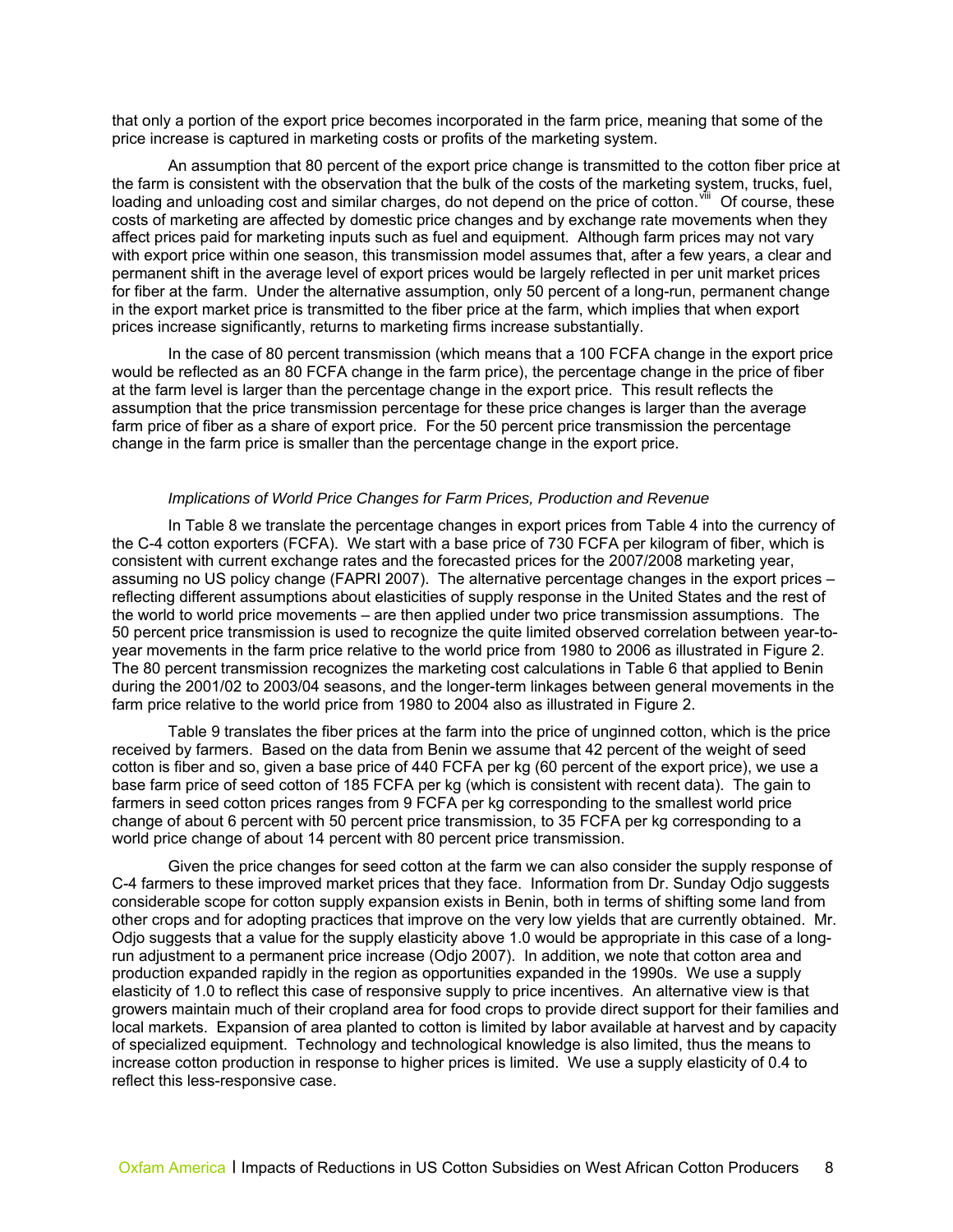<span id="page-11-0"></span>Table 10 shows the quantity and farm revenue impacts in percentage terms from applying a supply elasticity of 1.0 (panel a) and 0.4 (panel b) to the percentage changes in farm prices of seed cotton reported in Table 9. With a supply elasticity of 1.0, the percentage change in quantity is equal to the percentage change in price for seed cotton, and the percentage change in revenue is approximately equal to the sum of the percentage change in quantity and the percentage change in price. Thus for farm price increases in the range of 5 to 20 percent, farm revenue from cotton would increase by at least 10 percent, and possibly as much as 40 percent. With a smaller supply elasticity of 0.4, the percentage change in quantity is 0.40 times the percentage change in price and the percentage change in revenue is 1.4 times the percentage change in price. In this case, for farm price increases in the range of 5 to 20 percent, farm revenue from cotton would increase by at least 7 percent, and possibly as much as 27 percent.

# **Effects of Changes in Cotton Prices on Cotton-Producing Households**

This section reviews the role of cotton revenue in family incomes and expenditures among cotton producing households in the C-4 countries. Such a review will help us understand the implications of an increase in revenue from cotton for cotton growing households in the C-4 countries.

Table 9 shows the effects of the alternative percentage changes in the export price on the change in the price of seed cotton paid to farmers. The price changes range from 14 FCFA to 35 FCFA per kg with price transmission of 80 percent and from 9 FCFA to 22 FCFA per kg with price transmission of 50 percent. In order to better understand the effects of these price changes on the well-being of farm families we must explore their sources of income and expenditures. Minot and Daniels (2005) found that, in the main cotton growing regions of Benin, cotton growers had yields of seed cotton of 1,084 kg per hectare and the average cotton grower in their sample operated about 2.3 hectares of cotton. This average size of cotton operation is higher than the average for all of Benin, which includes production from regions less specialized in cotton production where farmers devote more attention to other crops.

Recent information, provided by Odjo (2007), shows a yield of 1,272 kg per hectare based on information from ONS and yield of 1,500 kg per hectare based on data from FUPRO – ONS and FUPRO are cotton marketing organizations in Benin (Table 11). Using a yield of 1,200 kg per hectare the estimated price increases would generate additional net revenue per hectare in the range of 16,800 FCFA to 42,000 FCFA given a price transmission of 80 percent (a price increase of 14 to 35 FCFA); additional net revenue per hectare in the range of 10,800 FCFA to 26,400 FCFA given price transmission of 50 percent (a price increase of 9 to 22 FCFA).

The data in Table 2 show that national average cotton yields ranged from about 900 kg per hectare to about 1,250 kg per hectare except in Chad where yields are lower. (The data in Table 2 are in kilograms of fiber per hectare and can be converted to kilograms of seed cotton per hectare using the fact that about 42 percent of the weight of seed cotton is fiber). In Table 2, national average yield data from International Cotton Advisory Committee (ICAC) show average yields in the range of 1,000 kg per hectare except in Chad where yields are about 700 kg per hectare. Table 1 shows that cotton operations are larger in area in Mali and Burkina Faso than the average in Benin and Chad.

Based on the data of Minot and Daniels (2005), an average cotton farm in their sample in Benin produces an average of 2.6 tons of cotton. This production per farm is also consistent with the average yield of about 1,000 kg per hectare and about 2.6 hectares per farm in Mali and Burkina Faso (as reported in Table 1 and Table 2). In the calculations below, we use 2.6 tons of seed cotton as a measure of typical production from a farm that concentrates on cotton production in the C-4 region. We note that, on average, operations in Benin are smaller, and in Chad cotton yields are lower. Furthermore production per farm varies widely from year to year as yields vary with weather and market conditions.

Data in Table 11 show that about 40 percent of total cotton revenue on cotton farms is spent on inputs purchased off the farm, such as fertilizer, insecticide and equipment, and fees paid by the farmers. Given total cotton revenue of 480,000 FCFA per farm (185 FCFA/kg times 2,600 kg per farm) the off-farm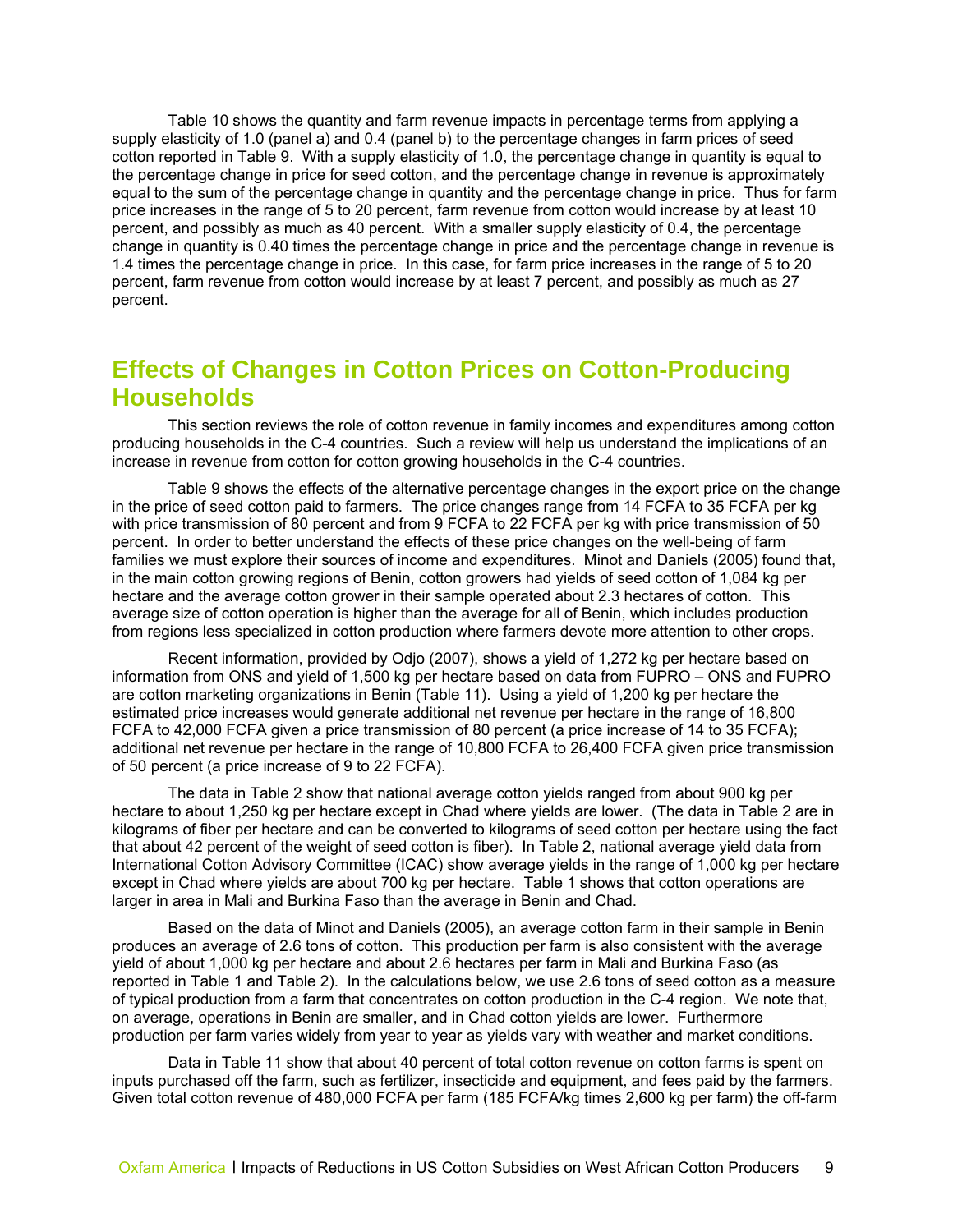costs are about 190,000 FCFA and the cotton returns about 290,000 FCFA per farm to the farm family for value added by labor and land resources. If labor is hired from off the farm then the returns to the farm family are lower yet.

Table 12 applies the increases in farm prices of seed cotton reported in Table 9 to cotton production of 2.6 tons per farm to calculate the approximate increase in net cotton revenue per farm resulting from the price increase.<sup>[ix](#page-36-2)</sup> The gains range from 23,400 FCFA per cotton farm to 88,400 FCFA per cotton farm. The gains from higher cotton prices – in the range of 23,400 to 88,400 FCFA per farm – would add very significantly to cotton net revenue in the range of 290,000 FCFA per farm.

Data in Table 11 show mid-range fertilizer costs of about 37,500 per hectare. Thus the increase in revenue from a modestly higher price of cotton would allow the typical farm in our illustration to purchase the fertilizer for between about 0.6 hectares and 2.4 hectares of cotton land. They could also use this added revenue to purchase fertilizer for their land that grows corn or millet, and improve yields. Since fertilizer is often a major cash cost for many growers in Africa, improved productivity for cotton, and especially for food crops, is an important potential contribution of higher cotton prices.

Table 12 also provides an assessment of the added cotton revenue as a share of household food expenditures. Minot and Daniels (2005) found that expenditure per capita was 99,437 FCFA for cotton farms and of this amount 57 percent was spent on food, implying per capita food expenditure of about 56,679 FCFA. Table 12 shows that the gain in income from the higher price of cotton could account for the full annual food expenditure for between about 0.4 and 1.6 average individuals. Data from other household surveys in the region confirm that households in the region are large, very poor and include members across a range of ages. For example, in his 2000 survey of farm households in Burkina Faso, Akresh reports average household size of about 11 members comprised of seven adults and four children under the age of 18. (This is consistent with the Minot and Daniels survey, which found average household size of about 10 members.) If a typical 11-member household is comprised of 7 adults and 4 children and we assume food consumption of a child is 50 percent of that of an adult, then the food expenditure necessary for an adult is 62,977 FCFA and the food expenditure for a child is 31,488 FCFA per year.

The data in Table 12 – gains in the range of 23,400 to 88,400 FCFA per farm from a modestly higher world price (between 6 and 14 percent higher) – can be put into stark terms to illustrate their importance. If we put these figures in terms of the resources to feed a child for a year, the gains from a 6 to 14 percent increase in the world price would provide enough resources to the family to maintain at least one child for about 10 months of the year and up to three children for the full year. For a household at the margin of subsistence, modest improvements in income from a higher price of cotton can determine whether food is available or not. Alternatively, the higher price of cotton would allow a typical household to add to the expenditures on food to improve the diet of all the children in the household sufficient to maintain food consumption above the level of severe malnutrition or the margins of starvation.

The total population of cotton-growing households in the C-4 numbers about 10 million people, many of them children. The added revenue from an increased price of cotton would provide the resources to feed at least one million children in cotton-growing households who would otherwise be hungry. Of course, the added revenue received by cotton farmers may be used to meet many demands other than food. This might include more access to rural schooling, improved health care or other household expenditures. Some of the increased farm revenue may be allocated to improve farm productivity through better inputs or technology to improve yields, or investments in equipment to reduce labor bottlenecks in expanding cotton production. No single alternative will receive all the increase in farm income from a higher price of cotton. The purpose of these illustrations is to illustrate the point that even a modest world price increase that was filtered through imperfect price transmission would yield significant and measurable improvements in the daily lives of some of the world's poorest people. It is important to recognize that, measured in terms of the consumption patterns of cotton farm families in the C-4 region, a modestly higher price of cotton could save several children per family from malnutrition or even starvation.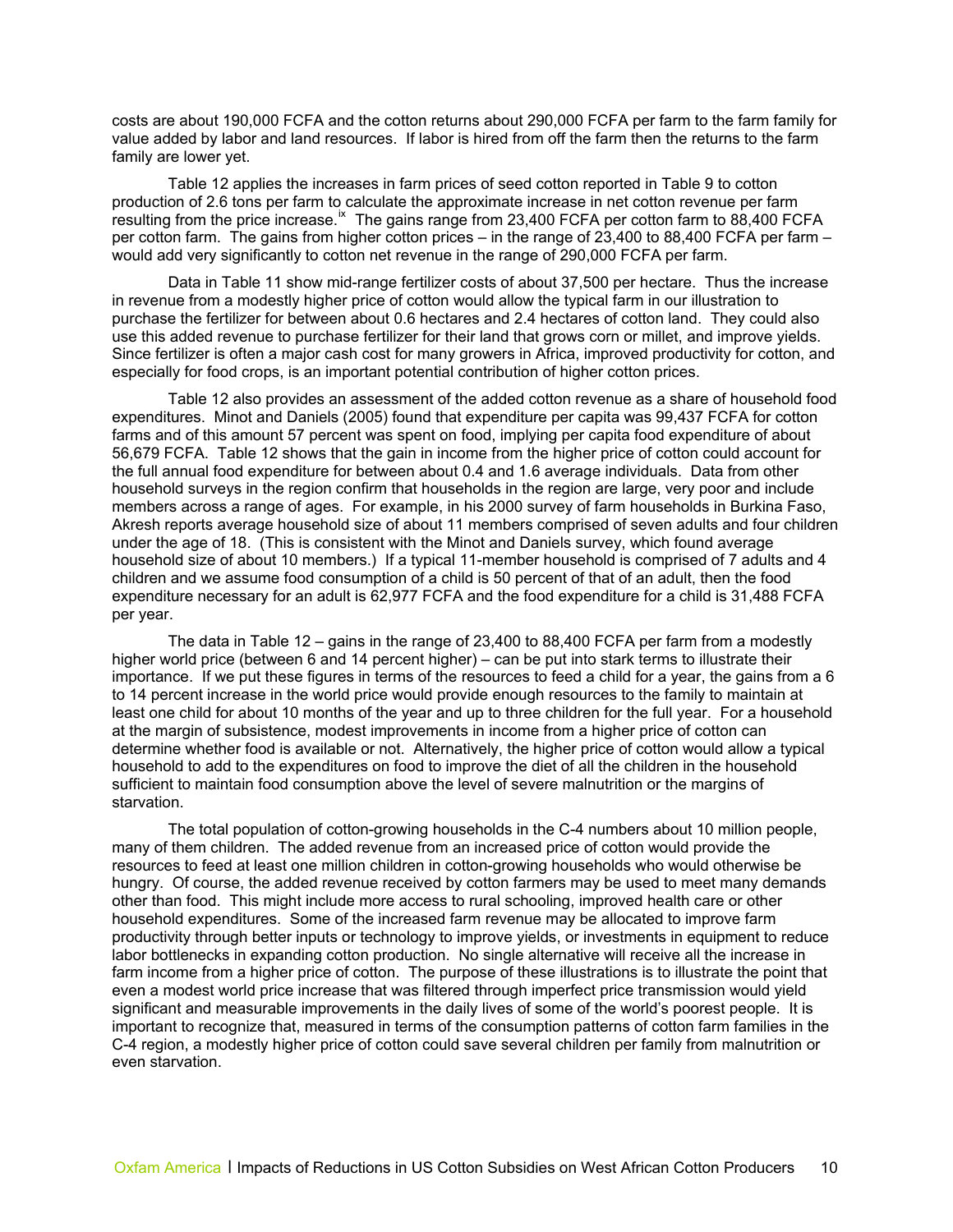# <span id="page-13-0"></span>**Summary and Conclusion**

The C-4 countries are significant in the world cotton market, but nevertheless they are price takers and therefore face world market prices and policies of other countries that influence world market prices. Cotton is important to the economies of the C-4 countries in aggregate, and especially important to the poor in those countries who obtain a significant share of their employment and income from cotton. Accordingly, if US policies have significant effects on world market prices for cotton, and those price effects are transmitted through to farmers in C-4 countries, they will likely have disproportionately large effects on the poor in those countries.

A number of questions must be addressed to determine the size and importance of the cost of US cotton subsidies to cotton farming families in West Africa. First, what is the effect of the subsidies on the world market price faced by exporters in C-4 countries? The answer to that question depends on a number of factors, including parameters that couple US subsidies to US incentive prices, and elasticities that connect incentive prices to output. Alston and Brunke (2006) estimated these effects with a range of parameter values, and in this analysis we used their estimates based on comparatively conservative assumptions about the extent to which subsidies are decoupled. Allowing for a range of supply responses in the United States and in Africa to world price changes, elimination of US subsidies would result in an increase in the world price for cotton of between 6 and 14 percent, in round figures.

A second question is: what would be the effect of a change in the export price of between 6 and 14 percent, as a result of elimination of US cotton subsidies, on prices received by C-4 cotton farmers? The discussion above has documented the limited year-to-year transmission of movements of export prices to movements in prices at the farm in the C-4 countries. Prices are negotiated based on farm costs or are determined by the government before export prices are known, and thus cannot reflect current export prices. On the other hand, the data on farm-to-port marketing costs and on longer-term price relativities are consistent with a much higher rate of price transmission from the border to the farm for more enduring changes in market conditions. Based on such information, a rate of price transmission of 80 percent or more would be applicable to the price effects from a permanent and fully anticipated change in US policy; to be conservative we also applied a rate of price transmission of 50 percent. We applied the different rates of price transmission to the given changes in the world price for cotton of between 6 and 14 percent, and then converted proportional price changes at the farm for fiber to changes per unit prices for seed cotton. The results imply that eliminating US cotton policies would result in increases in farm prices of seed cotton ranging from 14 FCFA to 34 FCFA with price transmission of 80 percent and from 9 FCFA to 21 FCFA with price transmission of 50 percent.

A third and final question is: what would changes in farm prices of cotton in the range of 9 to 35 FCFA per kg mean for cotton farm households in the C-4 countries? Using 2.6 tons of seed cotton per farm, price changes in this range would provide increases in gross and net income from cotton production of between 23,400 and 88,400 FCFA per farm per year. This is a significant amount when compared with net returns from cotton of 290,000 FCFA per farm per year. Using the average expenditure per household (with about 10 members) of about 1 million FCFA found by Minot and Daniels (2005), the additional income from removing US cotton subsidies would add between 2.3 percent and 8.8 percent to the average expenditures of cotton producing households. The additional income per household is equivalent to between 40 percent and 160 percent of the expenditure per capita on food, and as such would be sufficient to support food expenditure for an additional 0.4 to 1.6 persons per household for about one million households – in round terms, a million people. It could provide all of the food needed for a much larger number of small children given their lower food requirements, and could provide enhanced nutrition but only part of the food requirements for a much larger number again.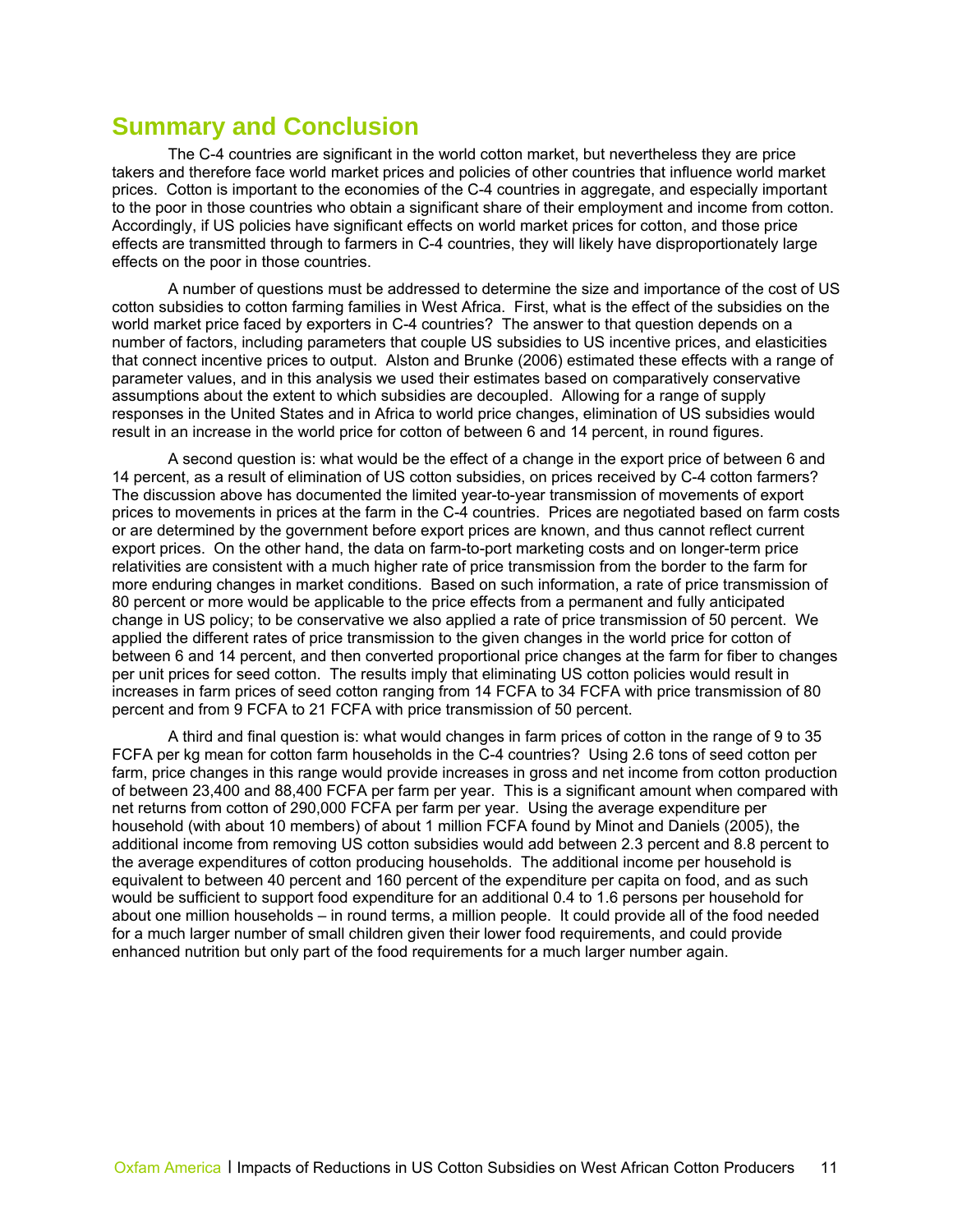# <span id="page-14-0"></span>**List of Cited References, Additional Relevant Literature and Annexes**

- Akiyama, T., J. Baffes, D.F. Larson, and P. Varangis. "Commodity Market Reform in Africa: Some Recent Experience." World Bank Policy Research Working Paper 2995, March 2003.
- Akresh, R. "Flexibility of Household Structure: Child Fostering Decisions in Burkina Faso." Unpublished paper, Department of Economics, University of Illinois, May 2007.
- Alston, J.M. and H. Brunke. "Impacts of Reductions in US Cotton Subsidies on the World Price of Cotton, and Implications for West African Cotton Producers." Report prepared for Oxfam, November 3, 2006.
- Alston, J.M. and D.A. Sumner. "Perspectives on Farm Policy Reform." Keynote Address, Western Agricultural Economics Association Annual Meeting, Anchorage, Alaska, June 28-30, 2006.
- Anderson, K. and E. Valenzuela. "The WTO's Doha Cotton Initiative: A Tale of Two Issues", Mimeo, World Bank, Washington DC, February 2006.
- Babcock, B.A., J.C. Beghin, J.F. Fabiosa, S. De Cara, A. El-Obeid, C. Fang, C.E. Hart, M. Isik, H. Matthey, A.E. Saak, K. Kovarik, and FAPRI Staff. *Doha Round of the World Trade Organization: Appraising Further Liberalization of Agricultural Markets*, November 2002. 02-WP 317.
- Badiane, O., D. Ghura, L. Goreux and P. Masson. "Cotton Sector Strategies in West and Central Africa." World Bank Policy Research Working Paper 2867, July 2002.
- Baffes, J. "Cotton and Developing Countries: A Case Study in Policy Incoherence." World Bank Trade Note 10, Washington DC, 10 September 2003. http://siteresources.worldbank.org/INTRANETTRADE/Resources/TradeNote10.pdf
- Baffes, J. "Cotton: Market Setting, Trade Policies, and Issues." World Bank Policy Research Working Paper 3218, Washington DC, February 2004.
- Baffes, J. "The Cotton Problem." World Bank Research Observer. 20 (1): 109-144, 2005. Available at: http://wbro.oxfordjournals.org/cgi/reprint/20/1/109
- Crole-Rees, Anna et Bio Goura Soule. "Secteur cotonnier du Bénin : Mécanisme de formation des prix du coton-graine et des intrants." Crole-Rees Consultants and LARES. Volume I : rapport principal.
- Claassen, R.. "Farm Bill Side by Side: Conservation Programs, Details and Analysis," US Department of Agriculture, Economic Research Service, Web Product, http://www.ers.usda.gov/features/farmbill/analysis/conservationoverview.html, May 2002.
- Elbehri, A. and S. MacDonald. "Estimating the Impact of Transgenic Bt Cotton on West and Central Africa: A General Equilibrium Approach." *World Development* 32(12): 2049–2064, 2004
- Fadiga, M., L.S. Mohanty and S. Pan. "The Impacts of US and European Union Cotton Programs on the West and Central African Countries Cotton Export Earnings." Presented at the American Agricultural Economics Association Annual Meeting, Denver, 1-3 August, 2004. http://agecon.lib.umn.edu/cgi-bin/pdf\_view.pl?paperid=14572.
- Fang, C. and B.A. Babcock. *China's Cotton Policy and the Impact of China's WTO Accession and Bt Cotton Adoption on the Chinese and US Cotton Sectors.* January 2003. 03-WP 322.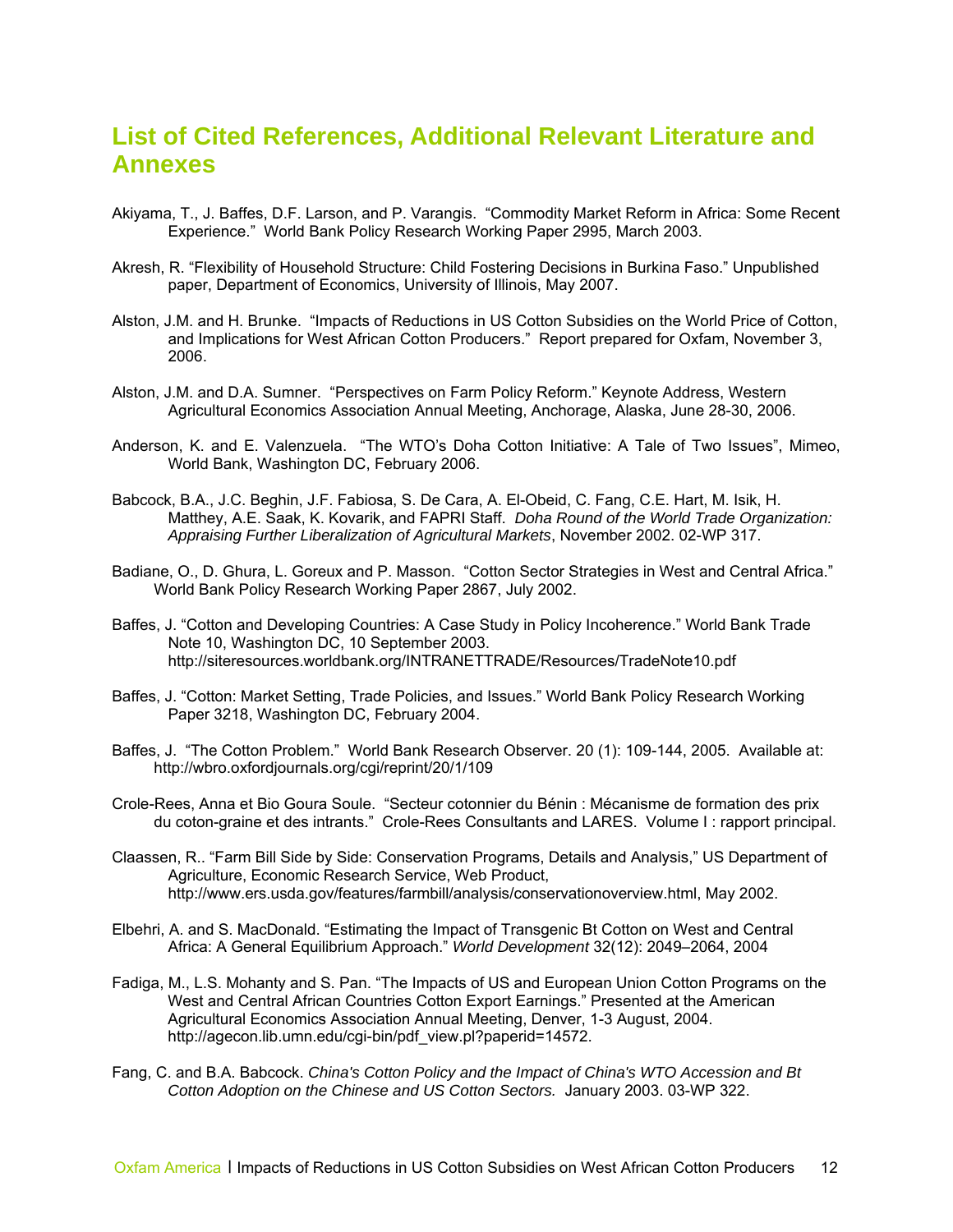- FAO. "The Impact of Cotton Sector Support on Developing Countries: A Guide to Contemporary Analyses." Mimeo, Food and Agriculture Organization, Rome, September 2004.
- FAPRI. "The Doha Round of the World Trade Organization: Appraising Further Liberalization of Agricultural Markets." Working Paper 02-WP 317, Food and Agricultural Policy Research Institute, Ames, Iowa State University, 2002.
- FAPRI. *Agricultural Outlook, 2002*. Accessed May, 2007. Available at: http://www.fapri.iastate.edu/outlook2002/.
- FAPRI. *Agricultural Outlook, 2006*. Accessed May, 2007. Available at: http://www.fapri.iastate.edu/pubs/outlook.html.
- FAPRI. *Agricultural Outlook, 2007*. Accessed May, 2007. Available at: http://www.fapri.iastate.edu/outlook2007/.
- Gillson, I., C. Poulton, K. Balcombe and S. Page. *Understanding the Impact of Cotton Subsidies on Developing Countries.* ODI Background Report, Overseas Development Institute, May 2004. http://www.odi.org.uk/publications/cotton\_report/cotton\_report.pdf
- Goodwin, B.K. and A.K. Mishra. "Another Look at Decoupling: Additional Evidence on the Production Effects of Direct Payments." *American Journal of Agricultural Economics* 87(5), December 2005.
- Goodwin, B.K.and A.K. Mishra. "Are Decoupled Farm Payments Really Decoupled? An Empirical Evaluation." *American Journal of Agricultural Economics* 88(1), February 2006 pp. 73-88.
- Goreux, L. "Prejudice Caused by Industrialised Countries Subsidies to Cotton Sectors in Western and Central Africa: Background Document to the Submission Made by Benin, Burkina Faso, Chad and Mali to the WTO." TN/AG/GEN/4, Geneva: World Trade Organization, June 2003.
- Goreaux, L. "Cut Subsidies, beware diversionary tactics and don't miss the Hong Kong window of opportunity." In Eric Hazzard Editor. *International Trade Negotiations and Poverty Reduction: The White Paper on Cotton.* Occasional Paper Number 249. Dakar 2005. http://www.ictsd.org/ministerial/hongkong/docs/cotton\_book\_en.pdf
- Harmsen, R. "The Cotton Sector Reform in Benin and the Subsidies by Major Producing Countries." IMF Country Report No. 04/370, Benin: Selected Issues and Statistical Appendix, Section II. International Monetary Fund November 2004.
- Hennessy, D. "The Production Effects of Agricultural Income Support Policies Under Uncertainty," *American Journal of Agricultural Economics*. 80 (February 1998): 46-57.
- ICAC. "Production and Trade Policies Affecting the Cotton Industry." International Cotton Advisory Committee, Washington DC, 2002. Available at http://www.icac.org/icac/Meetings/cgtn\_conf/documents/icac\_ccgtn\_report.pdf
- ICAC. "Production and Trade Policies Affecting the Cotton Industry." International Cotton Advisory Committee Standing Committee, Attachment 1 to SC-N-473, Washington DC. 18 May 2004.
- ICAC. Statistics Division. "Cotton Producer Price Data for Benin, Burkina Faso, Mali, Chad." Accessed May 2007.
- ILEAP. "Legal Issues in Relation to Financial Compensation under the Cotton Initiative." International Lawyers and Economists Against Poverty, 2004. Available at http://www.fao.org/es/ESC/en/20953/22215/highlight\_47647en.html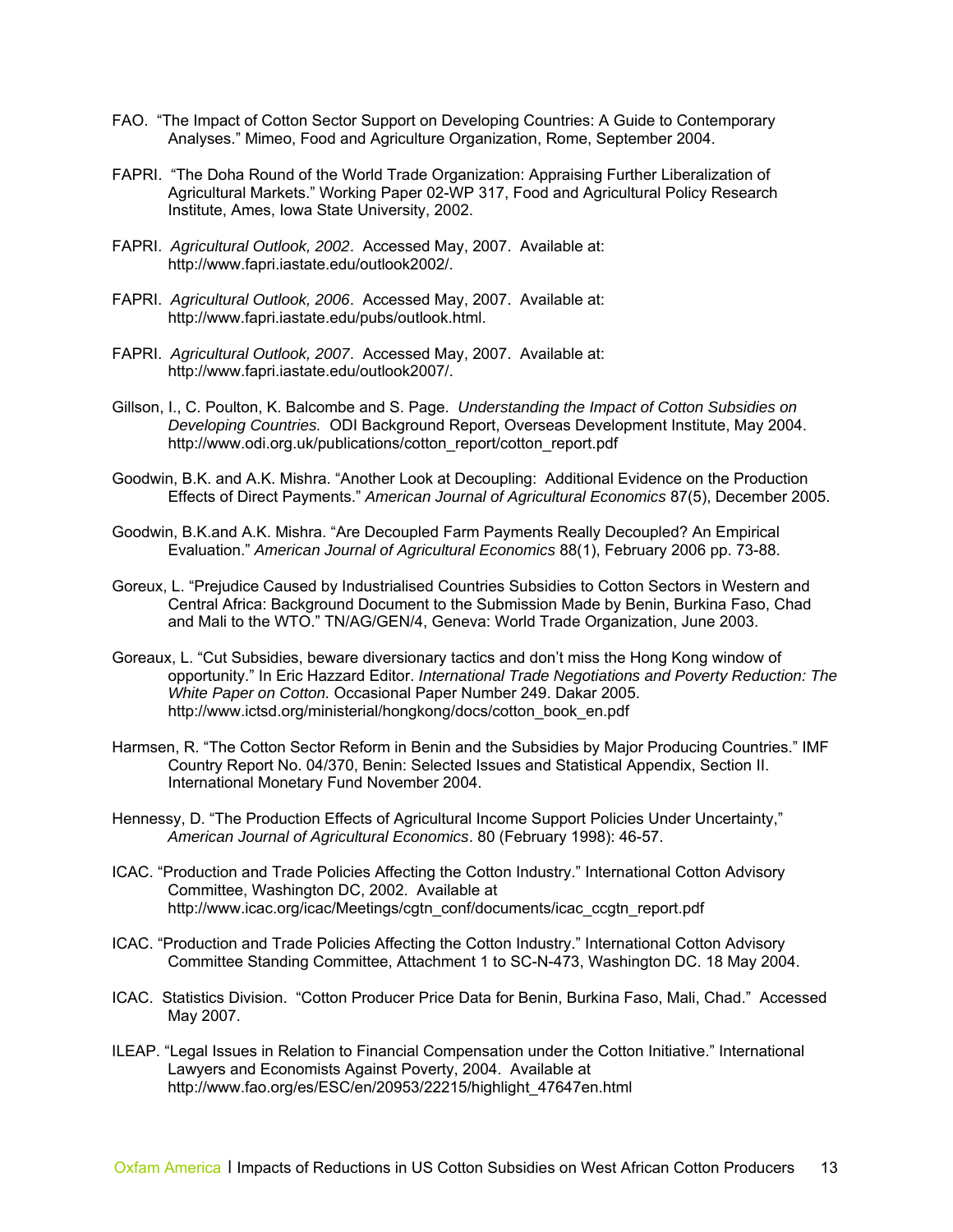International Monetary Fund. World Economic Outlook Database, September 2006.

- Karagiannis, G. "The EU Cotton Policy Regime and the Implications of the Proposed Changes for Producer Welfare." FAO Commodity and Trade Policy Research Working Paper No. 9, Food and Agriculture Organization, Rome, April 2004. At www.fao.org/documents/show\_cdr.asp?url\_file=/docrep/007/j2732e/j2732e00.html
- Key, N., R.N. Lubowski, and M.J. Roberts. "Farm-Level Production Effects from Participation in Government Commodity Programs: Did the 1996 Federal Agricultural Improvement and Reform Act Make a Difference?" *American Journal of Agricultural Economics* 87(5), December 2005.
- Lagandre, D. "Le Secteur Cotonnier en Zone Franc: Entre Succès et Dépendance." Agence Française de Développement: Rapport Thématique 7, Septembre 2005.
- Lin, William, Paul C. Westcott, Robert Skinner, Scott Sanford, and Daniel G. De La Torre Ugarte. *Supply Response Under the 1996 Farm Act and Implications for the US Field Crops Sector*, TB-1888, US Department of Agriculture, Economic Research Service, July 2000.
- McIntosh, Christopher R., Jason F. Shogren, Erik Dohlman. Supply Response to Countercyclical Payments and Base Acre Updating under Uncertainty: An Experimental Study *American Journal of Agricultural Economics* (OnlineEarly Articles). doi:10.1111/j.1467-8276.2007.01011.x
- Minot, N. and L. Daniels. "Impact of Global Cotton Markets on Rural Poverty in Benin." *Agricultural Economics* 33(2005), 453–466.
- Morgan, D. "An End to Days of High Cotton?" *Washington Post* Tuesday, March 8, 2005; Page A1.
- Odjo, Sunday. "Benin Cotton Industry Data and Price Formation." Personal Communication. April 2007.
- OECD. *Atlas on Regional Integration in West Africa*, "Cotton." http://www.oecd.org/dataoecd/26/2/37824830.pdf
- Oxfam. *Cultivating* Poverty*: The Impact of US Cotton Subsidies on Africa*, Oxfam Briefing Paper 30, London, 2002.
- Pan, S., M Fadiga, S. Mohanty, and M. Welch. "Cotton in a Free Trade World."*Economic Inquiry*  45,1(January 2007): 188-197.
- Pan, S., S. Mohanty, D. Ethridge, and M. Fadiga. "The Impacts of US Cotton Programs on the World Market: An Analysis of Brazilian and West African WTO Petitions." Mimeo, Department of Agricultural and Applied Economics, Texas Tech University, 2004.
- Perrin, S., and D. Lagandre. "Le Coton Africain Face a la Concurrence du Marche Mondial." Agence Française de Développement: Rapport Thématique 6, Septembre 2005.
- Poonyth, D., A. Sarris, R. Sharma, and S. Shui. "The Impact of Domestic and Trade Policies on the World Cotton Market." Commodity and Trade Policy Research Working Paper, Food and Agriculture Organization, Rome, 2004.
- Poulton, C., P. Gibbons, B. Hanyani-Mlambo, J. Kydd, W. Maro, M. Nylandsted Larsen, A. Osorio, D. Tschirley and B. Zulu. Competition and Coordination in Liberalized African Cotton Market Systems. *World Development* 32,3 (2004): 519-536.
- Reeves, G., D. Vincent, D. Quirke, and S. Wyatt. "Trade Distortions and Cotton Markets: Implications for Global Cotton Producers." Canberra: Centre for International Economics for Australia's Cotton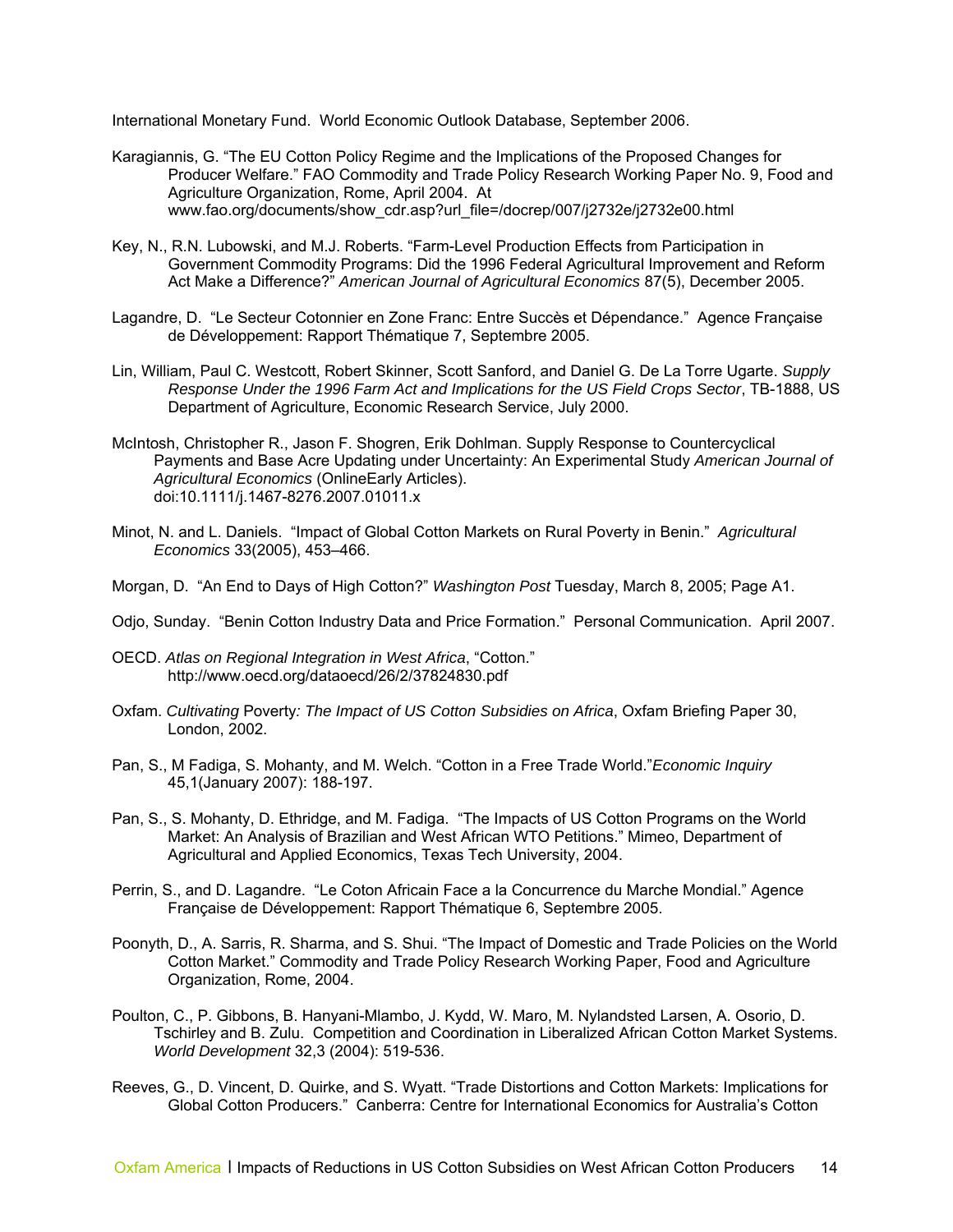Research and Development Corporation, 2001. http://www.crdc.com.au/documents/Tradereport\_april2001.pdf

Reuters News. (2006)

http://today.reuters.com/news/articlenews.aspx?type=businessNews&storyID=2006-09- 28T104933Z\_01\_L28622030\_RTRUKOC\_0\_US-TRADE-COTTON-WTO.xml

- Roberts, I. and F. Jotzo. *2002 US Farm Bill: Support and Agricultural Trade.* ABARE Research Report 1.13, Canberra, 2001.
- Schnepf, R. "Background on the US-Brazil WTO Cotton Subsidy Dispute." CRS Report for Congress. Updated July 11, 2005.
- Shui, S. "Importance of Cotton Production and Trade and Strategies to Enhance Cotton's Contribution to Economy and Food Security in Africa." FAO Commodity and Trade Division." In WTO African Regional Workshop on Cotton, 23-24 March 2004, WTO Document WT/L/587.
- Shui, S. "Policies toward the Chinese Cotton Industry: the Commodity Chain Analysis Approach" Draft paper Commodities and Trade Division FAO of the United Nations February 1, 2005.
- Sumner, D.A. "Implications of the USA Farm Bill of 2002 for Agricultural Trade and Trade Negotiations." *Australian Journal of Agricultural and Resource Economics,* 46, 3 (March 2003a): 117-140.
- Sumner, D.A. "A Quantitative Simulation Analysis of the Impacts of US Cotton Subsidies on Cotton Prices and Quantities." Presented to the WTO Cotton Panel, October 2003b. http://www.fao.org/es/ESC/en/20953/22215/highlight\_47647en\_sumner.pdf
- Sumner, D.A. "Boxed In: Conflicts between US Farm Policies and WTO Obligations." *Cato Institute Trade Policy Analysis*, No. 32 (December 2005a). http://www.freetrade.org/pubs/pas/pas.html.
- Sumner, D.A. "Reducing Cotton Subsidies: The DDA Cotton Initiative." In *Agricultural Trade Reform and the DOHA Development Agenda*. Will Martin and Kym Anderson, eds. Washington, D.C.: The World Bank (2005b): 271-294.
- Sumner, D.A. "Production and Trade Effects of Farm Subsidies: Discussion." *American Journal of Agricultural Economics*, (87), 5 (November 2005c): 1229-1230.
- Sumner, D.A. "Effects of US Upland Cotton Subsidies on Upland Cotton Prices and Quantities." Annex I to First Written Submission of Brazil to the Panel in United States Subsidies on Upland Cotton (DS 267) Recourse by Brazil to Article 21.5 of the DSU. 17 November 2006. http://www.aic.ucdavis.edu.
- Sumner, D.A. and S. Tangermann. "International Trade Policy and Negotiations." In *Handbook of Agricultural Economics.* Bruce Gardner and Gordon Rausser, eds. Amsterdam, Netherlands: North Holland Press (2002): 1999-2055.
- Thompson, R. "Prospects for Reform of US Agricultural Policy With or Without Doha." Presentation at the Cato Foundation, August 31, 2006.
- Tokarick, S. "Measuring the Impact of Distortions in Agricultural Trade in Partial and General Equilibrium." IMF Working Paper No. WP/03/110, International Monetary Fund, Washington DC, 2003. http://www.imf.org/external/pubs/ft/wp/2003/wp03110.pdf
- Touré, A.T. and B. Compaoré. "Your Farm Subsidies Are Strangling Us." *New York Times* July 11, 2003. http://www.nytimes.com/2003/07/11/opinion/11CAMP.html?ex=1373256000&en=bf39ba693942d 3c9&ei=5007&partner=USERLAND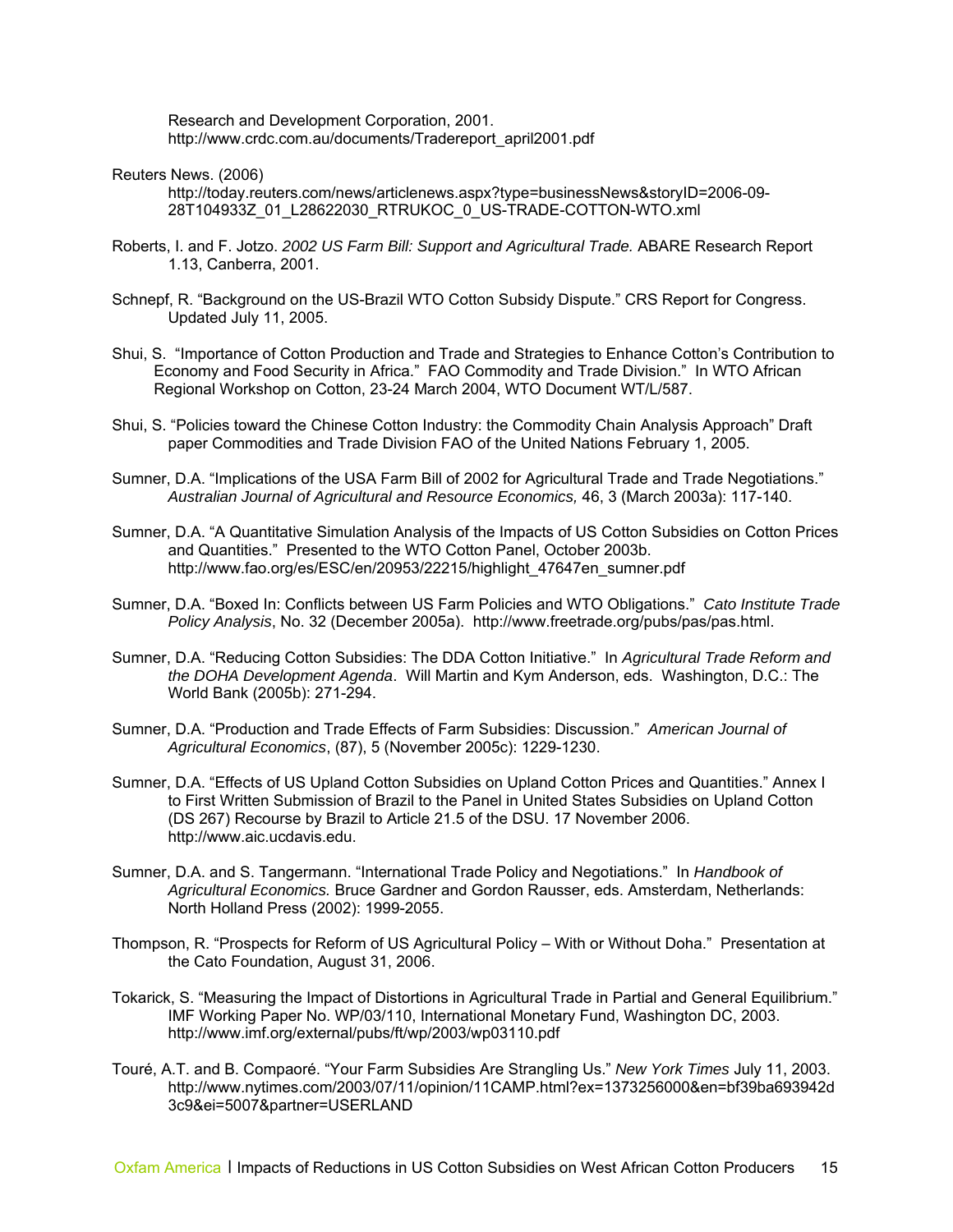- United States Trade Representative. "Schwab Applauds Formal Repeal of 'Step 2' Cotton Program." Press Release, August 2, 2006.
- United States Department of Agriculture. "2007 Farm Bill Theme Paper: Risk Management." May 2006. http://www.usda.gov/documents/Farmbill07riskmgmtrev.doc
- USDA, Office of the Chief Economist. *USDA Agricultural Baseline Projections to 2015*, Office of Chief Economist, USDA. 2006.
- USDA, Foreign Agricultural Service. (2007) Production, Supply and Distribution Database, available at http://www.fas.usda.gov/psdonline/psdDownload.aspx
- USDA, Economic Research Service. "Exchange Rate Database". Accessed May, 2007. Available at http://www.ers.usda.gov/Data/ExchangeRates/
- USDA, Economic Research Service. "Cotton and Wool Yearbook: Appendix Table 14". Accessed May, 2007. Available at: http://usda.mannlib.cornell.edu/MannUsda/viewDocumentInfo.do?documentID=1282
- Watkins, K. "Cultivating Poverty: The Impact of US Cotton Subsidies on Africa." Oxfam Briefing Paper #30, Oxfam International, 2002.
- Westcott, P.C. and C.E. Young. "Influences of Decoupled Farm Programs on Agricultural Production." Paper presented at the conference Free Trade of the Americas, the WTO, and New Farm Legislation: Responding to Opportunities and Challenges, San Antonio, Texas May 23 – 24, 2002. http://cnas.tamu.edu/publications/powerpoint/Papers/Westcott.pdf.
- Westcott, P.C. and L.A. Meyer. "US Cotton Supply Response under the 2002 Farm Act." Paper presented at the Agricultural Outlook Forum 2003, USDA, February 21, 2003.
- Westcott, P., C.E. Young, and M. Price. *The 2002 Farm Act, Provisions and Implications for Commodity Markets*, Economic Research Service, November 2002.
- World Bank. Development Indicators 2007. Available at: http://siteresources.worldbank.org/DATASTATISTICS/Resources/GDP.pdf
- WTO. "WTO Legal Texts: Subsidies and Countervailing Measures." Geneva: World Trade Organization, 1994. http://www.wto.org/english/docs\_e/legal\_e/legal\_e.htm
- WTO. "United States—Subsidies on Upland Cotton: Request for Consultations by Brazil." WT/DS267/1, World Trade Organization, Geneva, 3 October 2002.
- WTO. "Poverty Reduction: Sectoral Initiative in Favour of Cotton—A Joint Proposal by Benin, Burkina Faso, Chad, and Mali." TN/AG/GEN/4, World Trade Organization, Geneva, 16 May 2003a. Also revised as WT/MIN(03)/W/2, 15 August, 2003. http://docsonline.wto.org/DDFDocuments/t/WT/Min03/W2.doc
- WTO. "Fifth Ministerial Conference: Day 1: Conference Kicks off with 'Facilitators' Named and Cotton Debated." World Trade Organization, Geneva, 2003b. http://www.wto.org/english/thewto\_e/minist\_e/min03\_e/min03\_e.htm
- WTO. "Decision Adopted by the General Council on 1 August 2004." WT/L/579, World Trade Organization, Geneva, 2 August 2004a. http://www.wto.org/english/tratop\_e/dda\_e/draft\_text\_gc\_dg\_31july04\_e.htm#par1b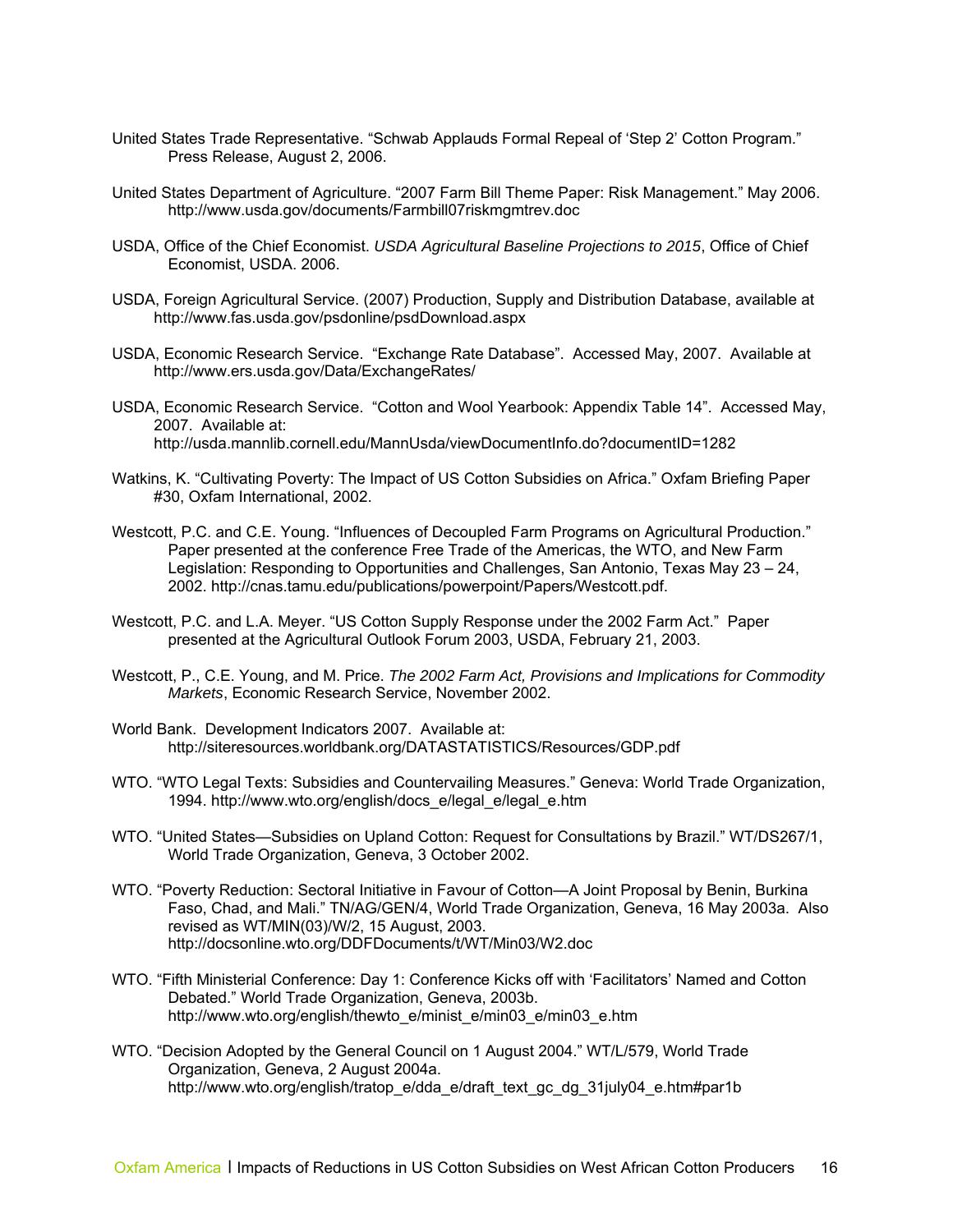- WTO. "United States Subsidies on Upland Cotton: Report of the Panel." WT/DS267/R, World Trade Organization, Geneva, 8 September 2004b.
- WTO. "AGRICULTURE: The Cotton Sub-Committee." 2005a. http://www.wto.org/english/tratop\_e/agric\_e/cotton\_subcommittee\_e.htm
- WTO. "United States Subsidies on Upland Cotton: Report of the Appellate Body." WT/DS267/AB/R, World Trade Organization, Geneva, 3 March 2005b.
- WTO News. "Trade Negotiating Committee, Address by President Blaise Compaore of Burkina Faso On the Cotton Submission by West and Central African Countries to the Trade Negotiations Committee of the World Trade Organization." World Trade Organization, Geneva, 10 June 2003. http://www.wto.org/english/thewto\_e/minist\_e/min03\_e/min03\_e.htm
- WTO Website. Summary of Upland Cotton Dispute, 2003. http://www.wto.org/english/tratop\_e/dispu\_e/cases\_e/ds267\_e.htm
- Young, C.E. and P.C. Westcott. "How Decoupled is US Agricultural Support for Major Crops?" *American Journal of Agricultural Economics* 82 (August 2000): 762-767.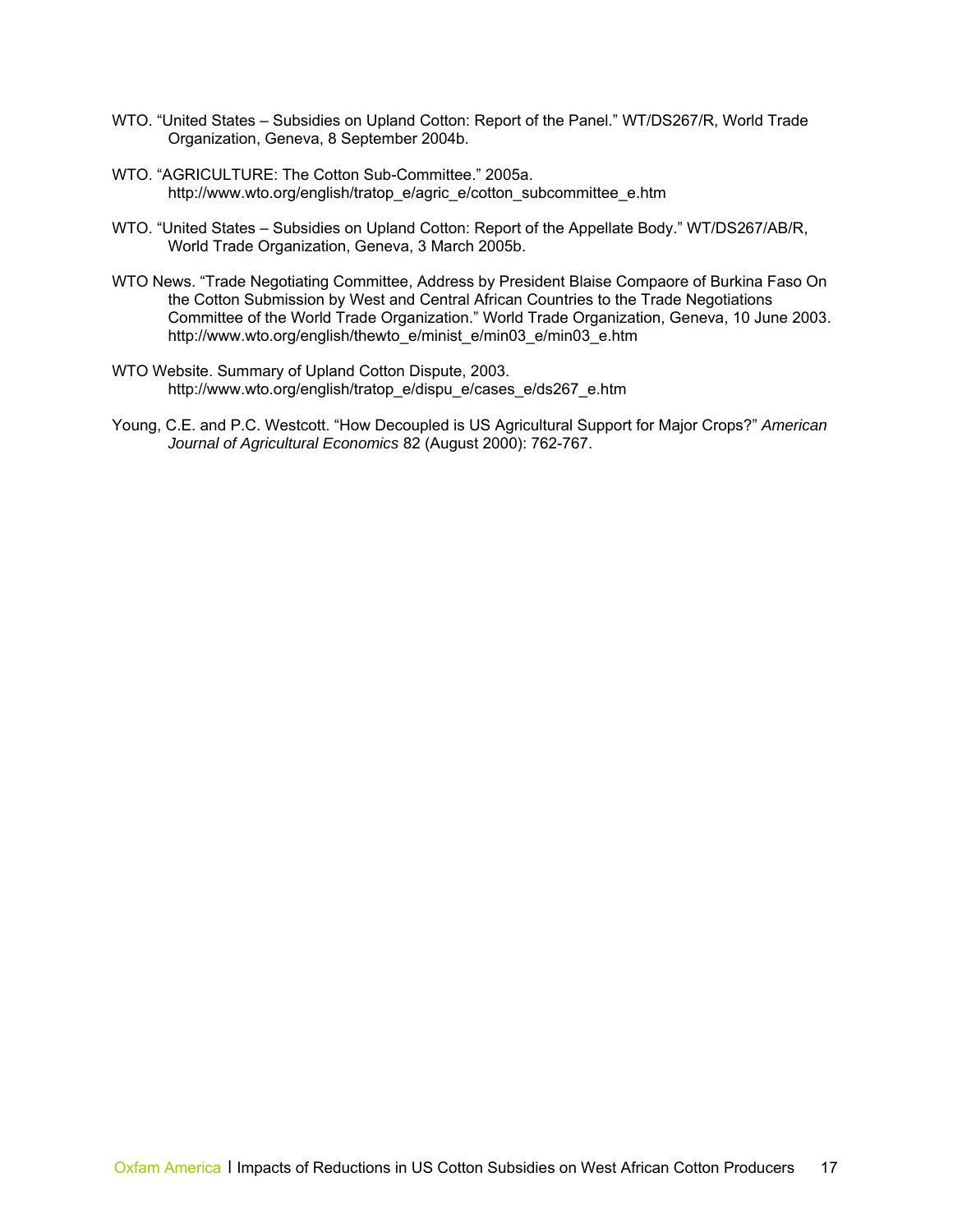

*Source:* "Importance of Cotton production and trade in West Africa." Karim Hussein. WTO Regional Workshop on Cotton, Cotonou 23-24 March 2004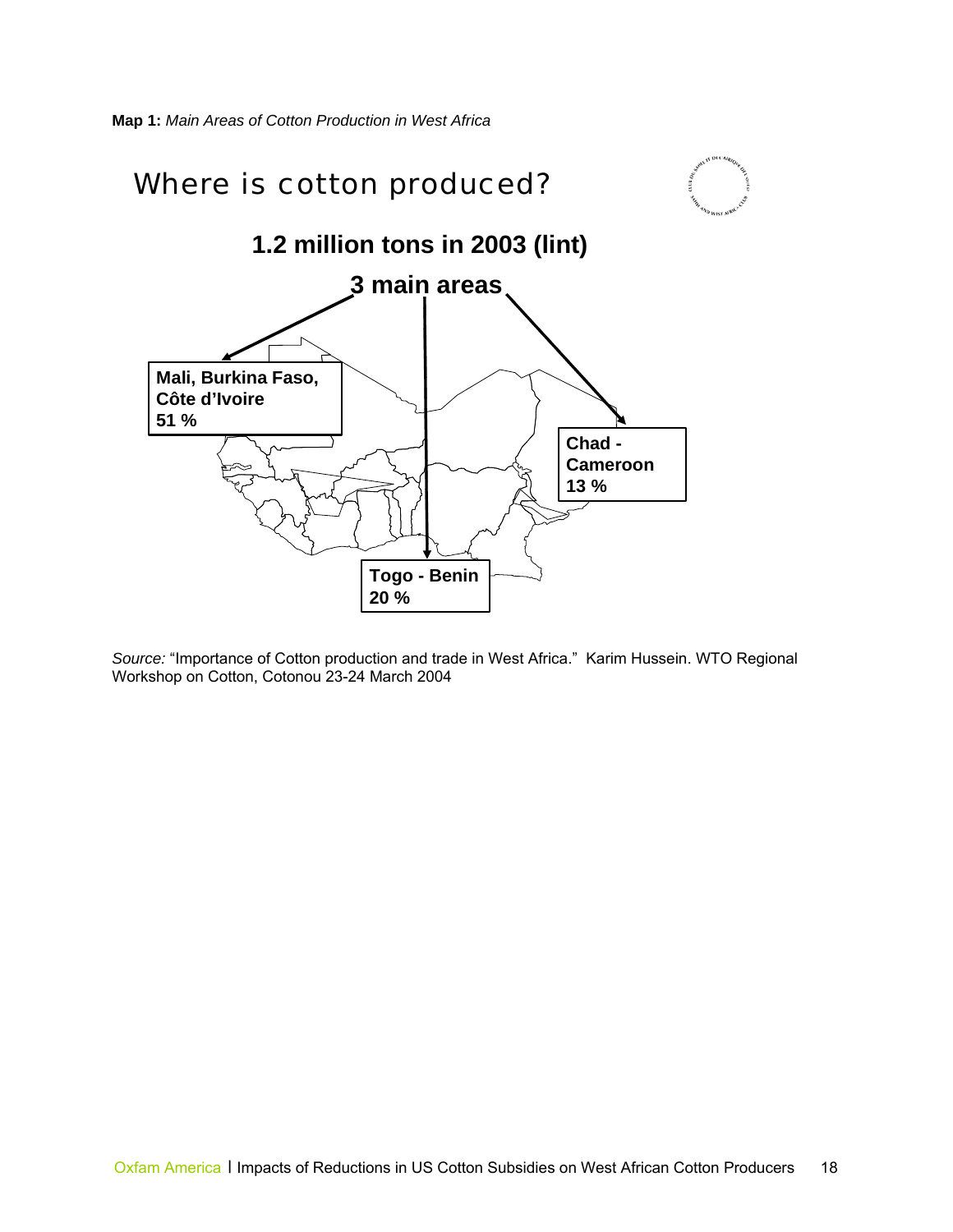|                     | Approximate Number of Farms | Approximate Cotton Area Per Farm |
|---------------------|-----------------------------|----------------------------------|
|                     | thousands                   | hectares/farm                    |
| <b>Benin</b>        | 325                         | 1.0                              |
| <b>Burkina Faso</b> | 200                         | 2.6                              |
| Chad                | 350                         | 0.9                              |
| Mali                | 200                         | 2.7                              |

|  |  |  | Table 1: Cotton Farm Numbers and Average Cotton Area per Farm in C-4 Countries, 2004 |  |  |  |  |  |  |
|--|--|--|--------------------------------------------------------------------------------------|--|--|--|--|--|--|
|--|--|--|--------------------------------------------------------------------------------------|--|--|--|--|--|--|

*Source:* ICAC and data supplied by Gerald Estur from various local African sources.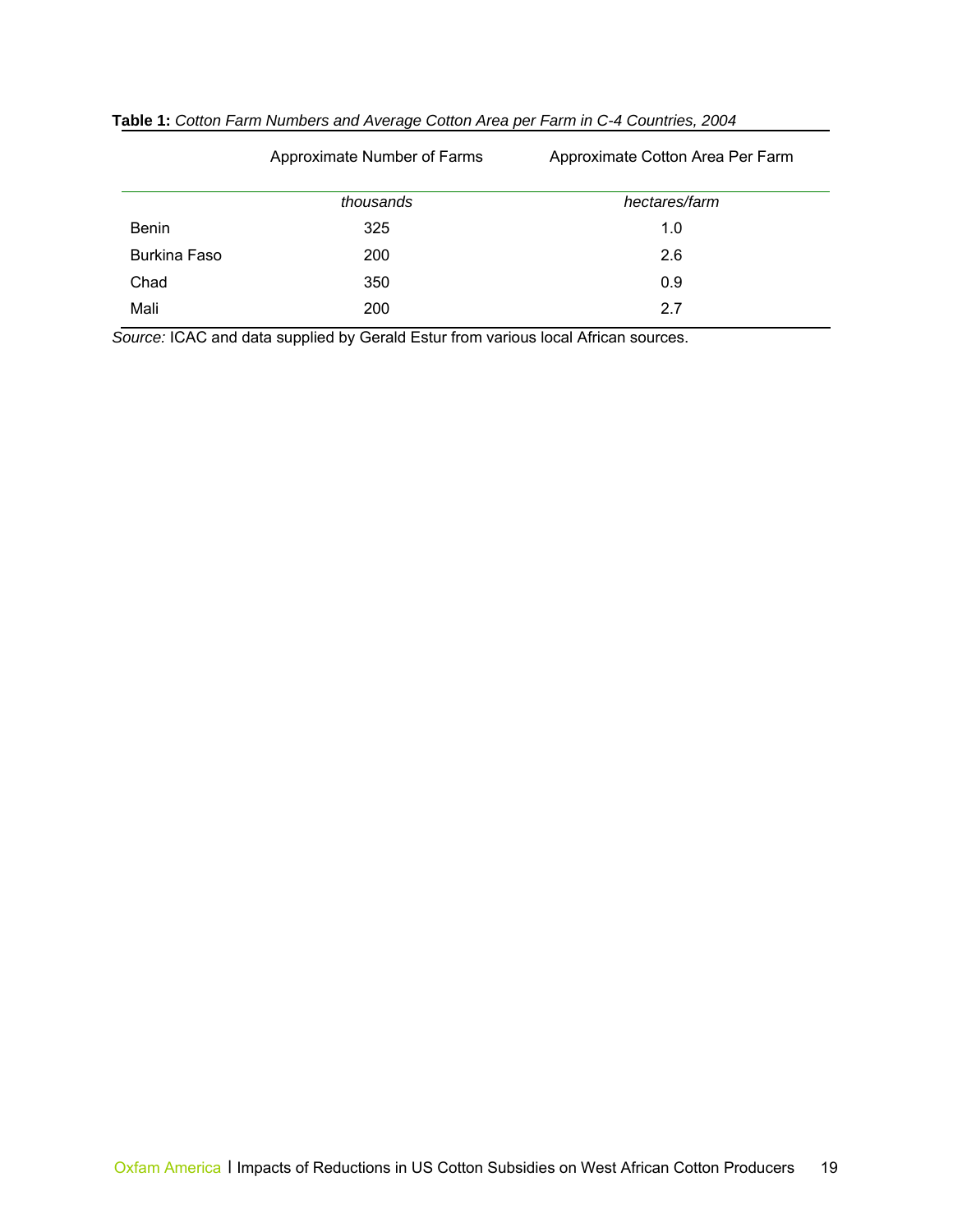|                     | 2004/05 |       | 2006/07    |         |       |            |
|---------------------|---------|-------|------------|---------|-------|------------|
|                     | Area    | Yield | Production | Area    | Yield | Production |
|                     | '000 ha | kg/ha | tons       | '000 ha | kg/ha | tons       |
| <b>Benin</b>        | 325     | 441   | 143        | 236     | 450   | 106        |
| <b>Burkina Faso</b> | 450     | 533   | 240        | 717     | 418   | 300        |
| Chad                | 310     | 274   | 85         | 300     | 242   | 73         |
| Mali                | 540     | 435   | 240        | 490     | 382   | 187        |

**Table 2:** *Total Cotton Area, Yield and Production in the C-4 Countries, 2004/05 and 2006/07* 

*Note:* Production and yield are in terms of cotton fiber. *Source:* International Cotton Advisory Committee

.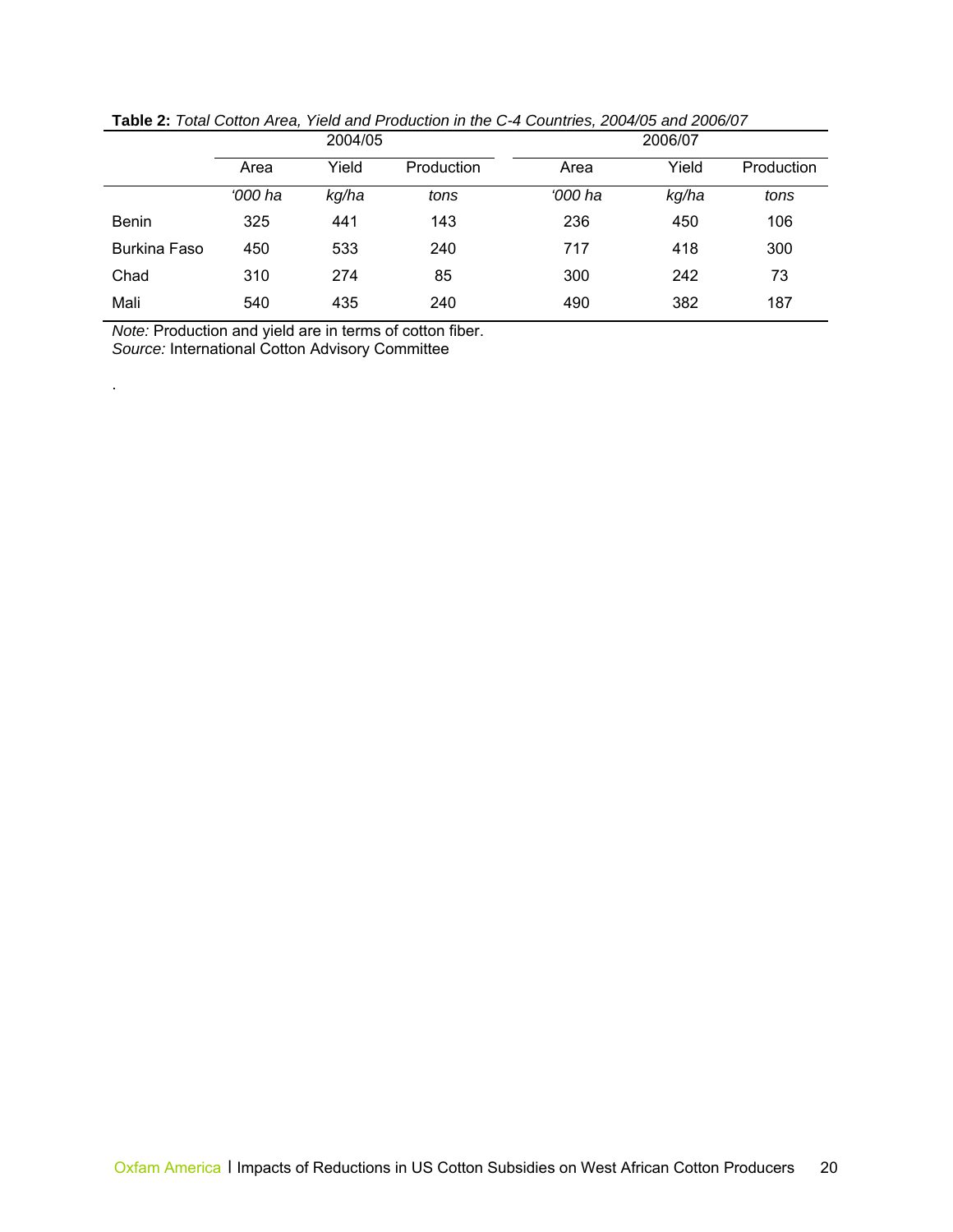#### **Table 3:** *Parameter Values used in the Simulations*

| Parameter, Model Notation, and Source                                                                                                                                                                                                                                                                                                                                                                                                                                                                                                                                                                                               | Value            |
|-------------------------------------------------------------------------------------------------------------------------------------------------------------------------------------------------------------------------------------------------------------------------------------------------------------------------------------------------------------------------------------------------------------------------------------------------------------------------------------------------------------------------------------------------------------------------------------------------------------------------------------|------------------|
| US Share of World Production, $\delta_{\rm su}$ , Market data – 2004 and 2005                                                                                                                                                                                                                                                                                                                                                                                                                                                                                                                                                       | 0.201            |
| US Share of World Consumption, $\delta_{du}$ , Market data – 2004 and 2005                                                                                                                                                                                                                                                                                                                                                                                                                                                                                                                                                          | 0.056            |
| <sup>1</sup> WAC Share of World Production, $\delta_{sa}$ , Market data – 2004 and 2005                                                                                                                                                                                                                                                                                                                                                                                                                                                                                                                                             | 0.028            |
| <sup>1</sup> WAC Share of World Consumption, $\delta_{da}$ , Market data – 2004 and 2005                                                                                                                                                                                                                                                                                                                                                                                                                                                                                                                                            | 0                |
| US Elasticity of Supply, $\varepsilon_{\mu}$ , econometric and simulation literature                                                                                                                                                                                                                                                                                                                                                                                                                                                                                                                                                | 1.0 or $0.5$     |
| US Elasticity of Demand, $\eta_u$ , econometric and simulation literature                                                                                                                                                                                                                                                                                                                                                                                                                                                                                                                                                           | $-0.2$           |
| <sup>1</sup> WAC Elasticity of Supply, $T_a \times \varepsilon_a$ , econometric and simulation literature                                                                                                                                                                                                                                                                                                                                                                                                                                                                                                                           | 0.33             |
| <sup>1</sup> WAC Elasticity of Demand, $T_a \times \eta_a$ , econometric and simulation literature                                                                                                                                                                                                                                                                                                                                                                                                                                                                                                                                  | $-0.2$           |
| ROW Elasticity of Supply, $T_r \times \varepsilon_r$ , econometric and simulation literature                                                                                                                                                                                                                                                                                                                                                                                                                                                                                                                                        | $0.1$ or $0.3$   |
| ROW Elasticity of Demand, $\tau_r \times \eta_r$ , econometric and simulation literature                                                                                                                                                                                                                                                                                                                                                                                                                                                                                                                                            | $-0.2$           |
| Expected subsidy share in US effective unit revenue,<br>$(1 - \alpha) = \gamma / [(P/g) + \gamma],$<br>Market and subsidy data from 2004 and 2005 and judgments on the<br>degree of incentives of program elements relative to market price<br>$\overline{1}$ $\overline{2}$ $\overline{1}$ $\overline{2}$ $\overline{3}$ $\overline{1}$ $\overline{2}$ $\overline{3}$ $\overline{3}$ $\overline{4}$ $\overline{2}$ $\overline{3}$ $\overline{3}$ $\overline{4}$ $\overline{2}$ $\overline{3}$ $\overline{3}$ $\overline{4}$ $\overline{2}$ $\overline{3}$ $\overline{4}$ $\overline{2}$ $\overline{3}$ $\overline{4}$ $\overline{$ | 0.3526 or 0.3031 |

Source: Alston and Brunke (2006, Table 6), and authors' calculations.<br><sup>1</sup>West and Central Africa includes four cotton producing nations: Benin, Burkina Faso, Chad and Mali.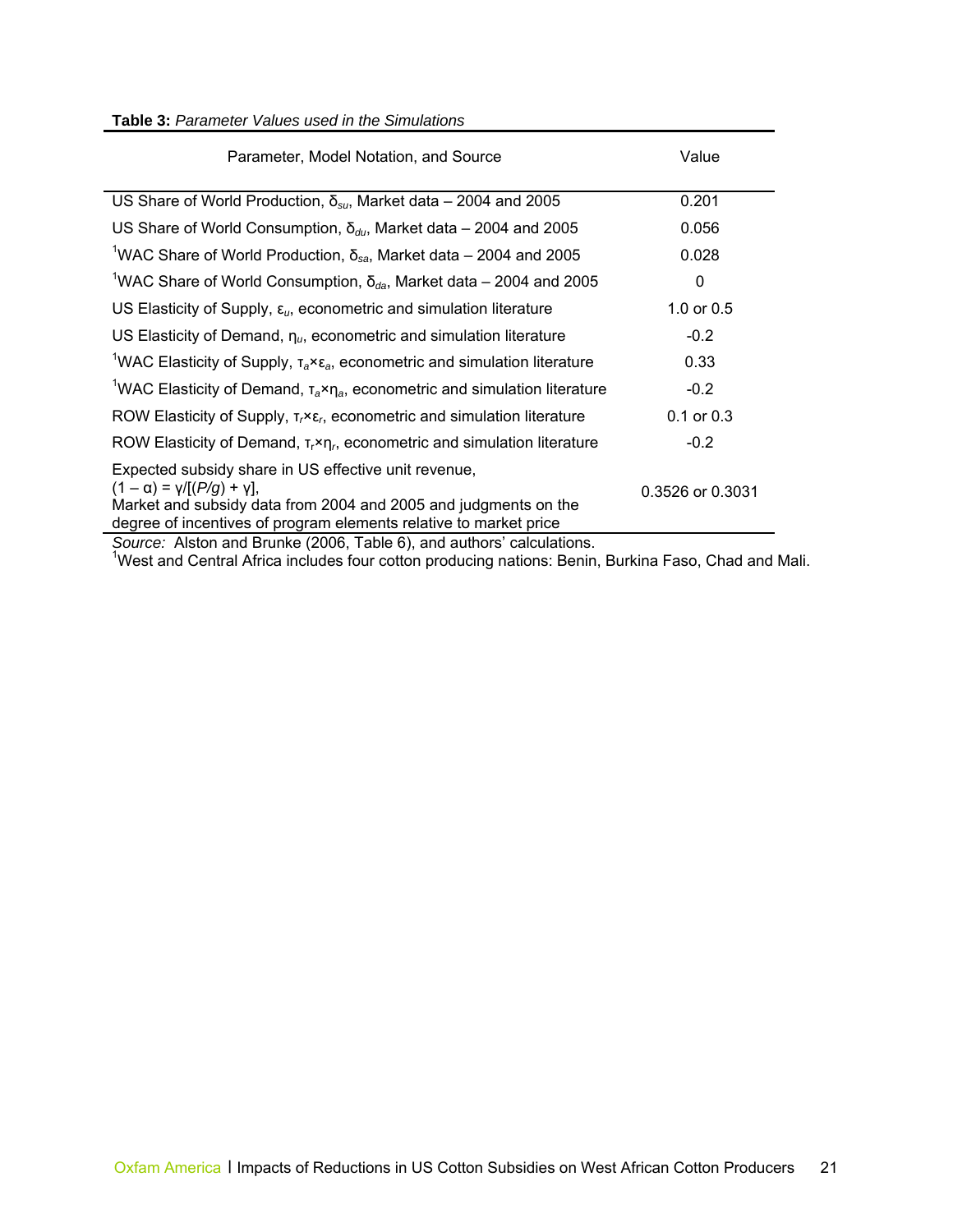| <b>World Price</b> | C-4 Producer Surplus <sup>2</sup> |
|--------------------|-----------------------------------|
| percent change     | \$ million per year               |
|                    |                                   |
| 14.1               | 104.9                             |
| 10.3               | 76.5                              |
| 8.4                | 62.2                              |
| 5.9                | 43.2                              |
|                    |                                   |
| 16.8               | 125.9                             |
| 12.3               | 91.2                              |
| 10.0               | 73.8                              |
| 6.9                | 51.0                              |
|                    |                                   |

Effects of US Policy Changes on

**Table 4:** *Impacts of Removal of US Cotton Subsidies with Alternative Parameter Values* 

Source: Authors' calculations.<br><sup>1</sup>Table 3 provides details on parameter definitions and sources.

<sup>2</sup>West and Central Africa includes four cotton producing nations: Benin, Burkina Faso, Chad and Mali, designated as C-4.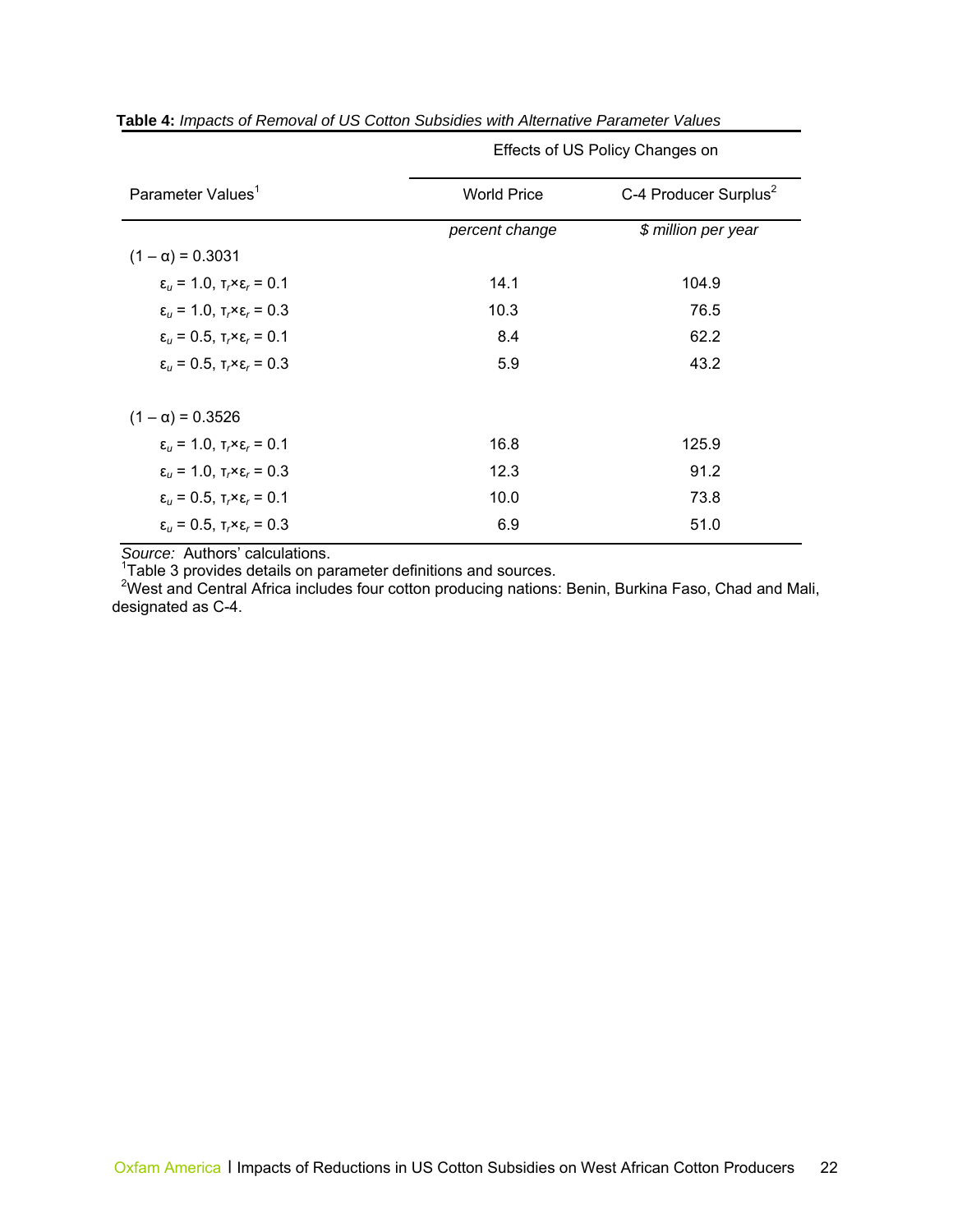**Table 5:** *Fiber Share and Costs of Seed Cotton in Benin* 

| <b>apic J.</b> Tiper Onlare and Obsis Or Occu Obtion in Denin |       |                        |         |  |
|---------------------------------------------------------------|-------|------------------------|---------|--|
|                                                               |       | 2001/02 2002/03        | 2003/04 |  |
|                                                               |       | percent                |         |  |
| Fiber share in seed cotton                                    | 41.6  | 42.4                   | 42.5    |  |
|                                                               |       | FCFA/kg of seed cotton |         |  |
| Seed cotton price gins pay                                    | 165.0 | 190.0                  | 195.0   |  |
| Assessment cost                                               | 10.0  | 10.0                   | 10.0    |  |
| <b>Transport costs</b>                                        | 18.1  | 18.1                   | 25.4    |  |

*Source:* Personal communication with Dr. Sunday Odjo.

*Note:* Averages are calculated using the gin yields for the state gin SONAPRA and the following private gins: IBECO, SEICB, LCB, SOCOBE, ICB and CCB.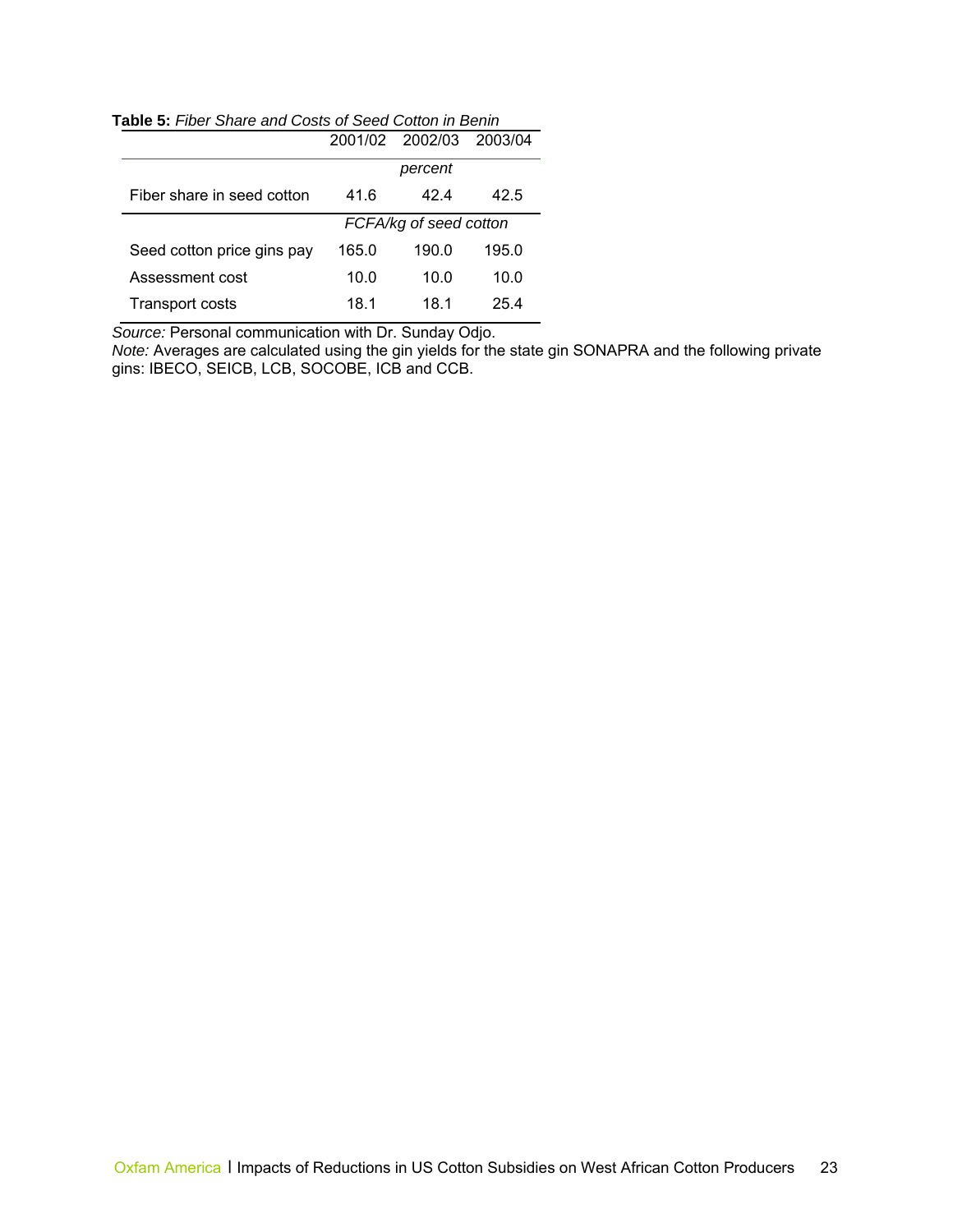|                                       | 2001/02                 | 2002/03 | 2003/04 |  |
|---------------------------------------|-------------------------|---------|---------|--|
|                                       | FCFA/kg of cotton fiber |         |         |  |
| Seed cotton costs (per unit of fiber) | 396.6                   | 448.1   | 458.8   |  |
| Assessment cost                       | 24.0                    | 23.6    | 23.5    |  |
| Transport costs                       | 43.5                    | 42.7    | 59.8    |  |
| Seed cotton at the gin gate (a)       | 462.1                   | 514.4   | 542.1   |  |
| Ginning cost (b)                      | 90.5                    | 107.4   | 108.4   |  |
| Overhead costs (c)                    | 37.5                    | 52.6    | 53.5    |  |
| Financial costs (d)                   | 15.4                    | 15.4    | 15.4    |  |
| "Structure cost" (e=b+c+d)            | 143.4                   | 175.4   | 177.3   |  |
| Fiber at the gin gate $(f=a+e)$       | 605.5                   | 689.8   | 719.4   |  |
| Export cost FOB (g)                   | 35.9                    | 35.9    | 35.9    |  |
| Fiber FOB (h=f+g)                     | 641.3                   | 725.8   | 755.3   |  |
| Cotton seed sales (i)                 | $-42.1$                 | $-44.9$ | $-47.2$ |  |
| Fiber FOB net (j=h+i)                 | 599.2                   | 680.9   | 708.1   |  |
| Average sale price (k)                | 589.2                   | 646.6   | 806.0   |  |
| Net Margin (I=k-j)                    | 10.0                    | $-34.3$ | 97.9    |  |

**Table 6:** *Costs for Procurement and Marketing of Cotton, Benin 2001/02-2003/04* 

*Source:* Personal communication from Dr. Sunday Odjo.

*Note:* Averages are calculated using the specific gin yields for the state gin SONAPRA and the following private gins: IBECO, SEICB, LCB, SOCOBE, ICB and CCB.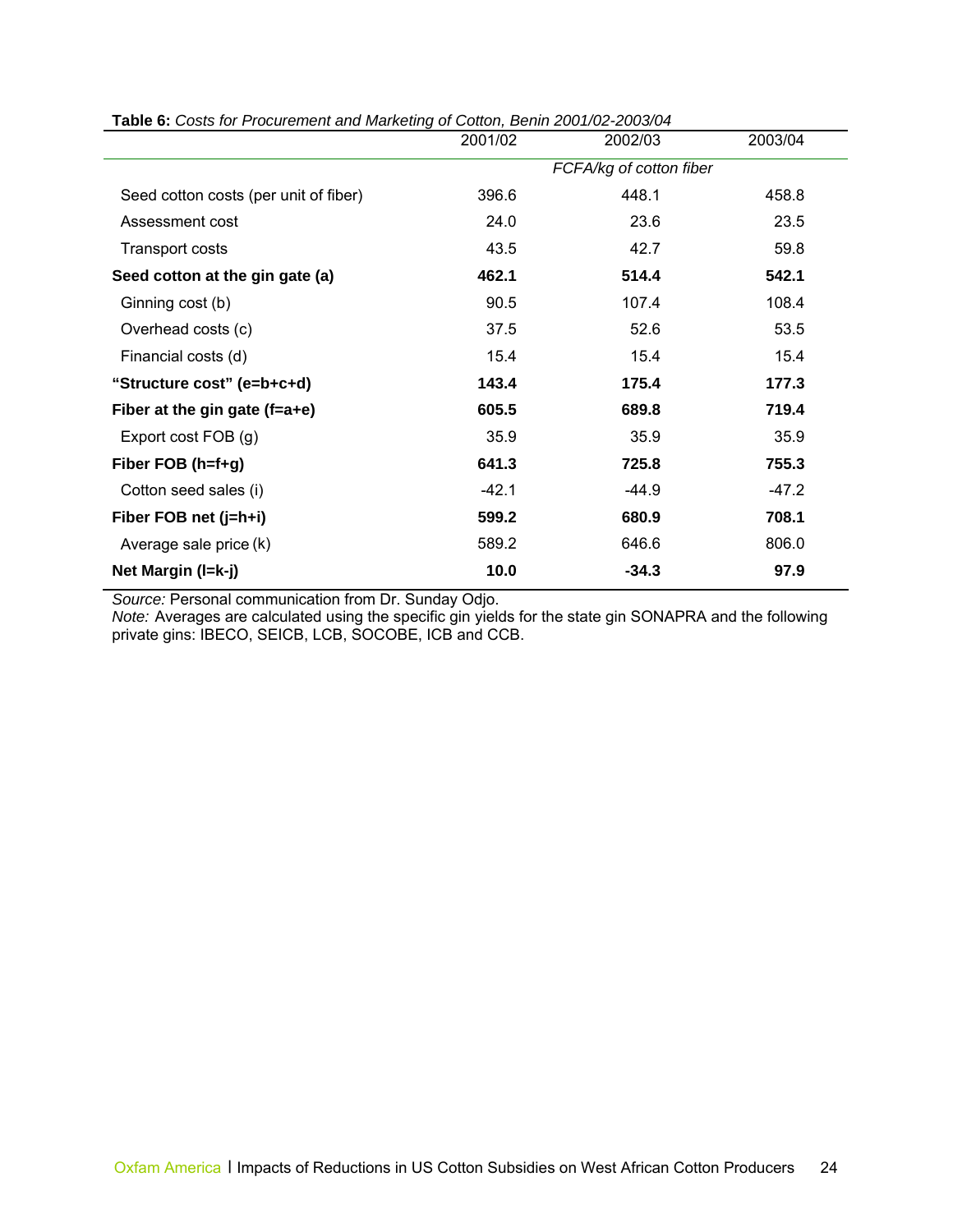|                 | <b>Benin</b> | <b>Burkina Faso</b> | Chad | Mali |
|-----------------|--------------|---------------------|------|------|
|                 |              | percent             |      |      |
| 1988/89-1993/94 | 52           | 54                  | 48   | 46   |
| 1994/95-1996/97 | 41           | 39                  | 35   | 36   |
| 1997/98-2000/01 | 59           | 51                  | 49   | 48   |

**Table 7:** *Ratio of Producer to World Cotton Prices, for C-4 Countries* 

*Source:* Badiane et al. (2002).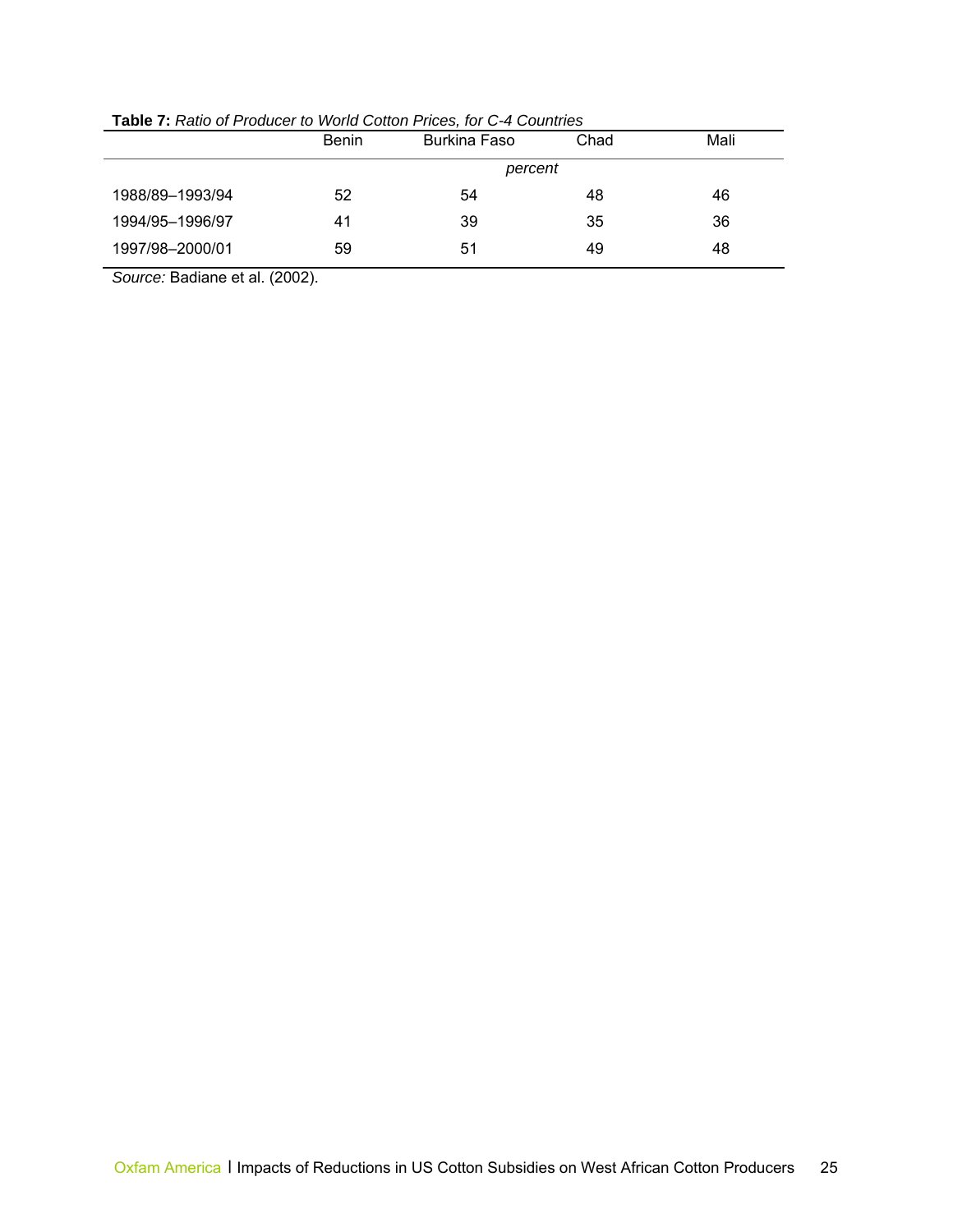| World Price <sup>1</sup> | <b>African Export Price</b> | African Farm Fiber Price |                    |  |
|--------------------------|-----------------------------|--------------------------|--------------------|--|
|                          | (Base Price = 730 FCFA/kg)  | (80% transmission)       | (50% transmission) |  |
| percent change           | absolute change, FCFA/kg    |                          |                    |  |
| 14.1                     | 103                         | 82                       | 51                 |  |
| 10.3                     | 75                          | 60                       | 38                 |  |
| 8.4                      | 62                          | 49                       | 31                 |  |
| 5.9                      | 43                          | 34                       | 21                 |  |

| <b>Table 8:</b> Impacts of Removal of US Cotton Farm Bill Subsidies on Cotton Fiber Prices |
|--------------------------------------------------------------------------------------------|
| Effects of US Policy Changes on Cotton Fiber Prices                                        |

Source: Authors' calculations based on Tables 4 through 7.<br><sup>1</sup>Changes in world price are from Table 4. Different values reflect different parameters as shown in Table 4.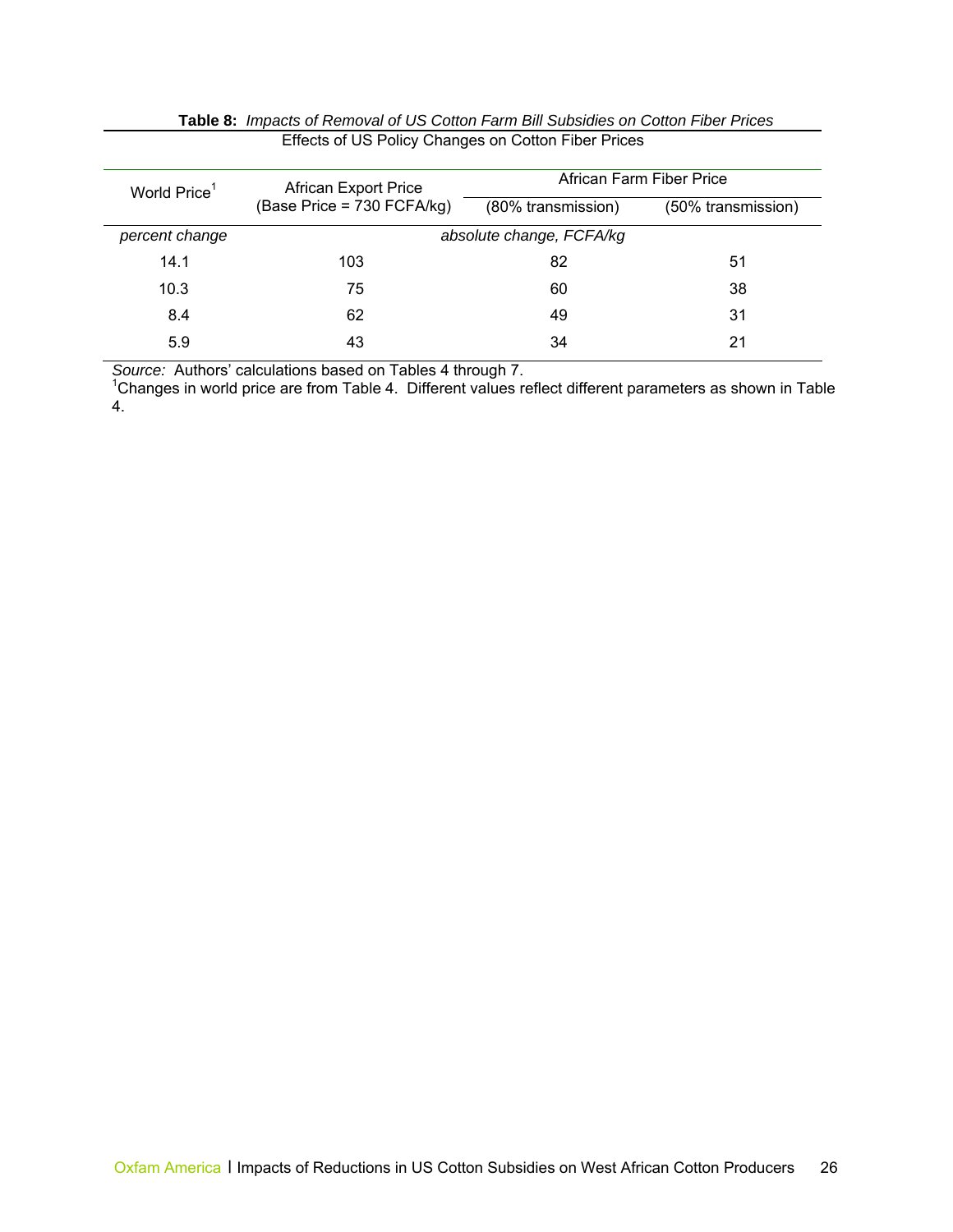|                          | Life colored in one of the rights on the |                   |                                                               |                   |
|--------------------------|------------------------------------------|-------------------|---------------------------------------------------------------|-------------------|
| World Price <sup>1</sup> |                                          |                   | Farm Seed Cotton Price, <sup>2</sup> Base price = 185 FCFA/kg |                   |
|                          | 80% Transmission                         |                   | 50% Transmission                                              |                   |
| Percent<br>change        | change<br>FCFA/kg                        | percent<br>change | change<br>FCFA/kg                                             | percent<br>change |
| 14.1                     | 34                                       | 19                | 21                                                            | 12                |
| 10.3                     | 25                                       | 14                | 16                                                            | 9                 |
| 8.4                      | 21                                       | 11                | 13                                                            | 7                 |
| 5.9                      | 14                                       | 8                 | 9                                                             | 5                 |

#### **Table 9:** *Impacts of Removal of US Cotton Farm Bill Subsidies on Cotton Fiber Prices*

Effects of US Policy Changes on

*Source:* Authors' calculations based on Table 8.

 $1$ Changes in world price are from Table 4. Different values reflect different parameters as shown in Table 4.

<sup>2</sup>Changes in farm seed cotton prices are equal to corresponding changes in farm fiber prices in Table 8 multiplied by the fiber yield per kilogram of seed cotton, 0.42 kilograms.

*Note:* The base price of seed cotton at the farm is taken from Dr. Odjo based on data from Benin. It is consistent with a farm fiber price of 440 FCFA/kg, and a fiber yield of 42 percent of the weight of seed cotton. Cotton seed value is subtracted from ginning and transport costs.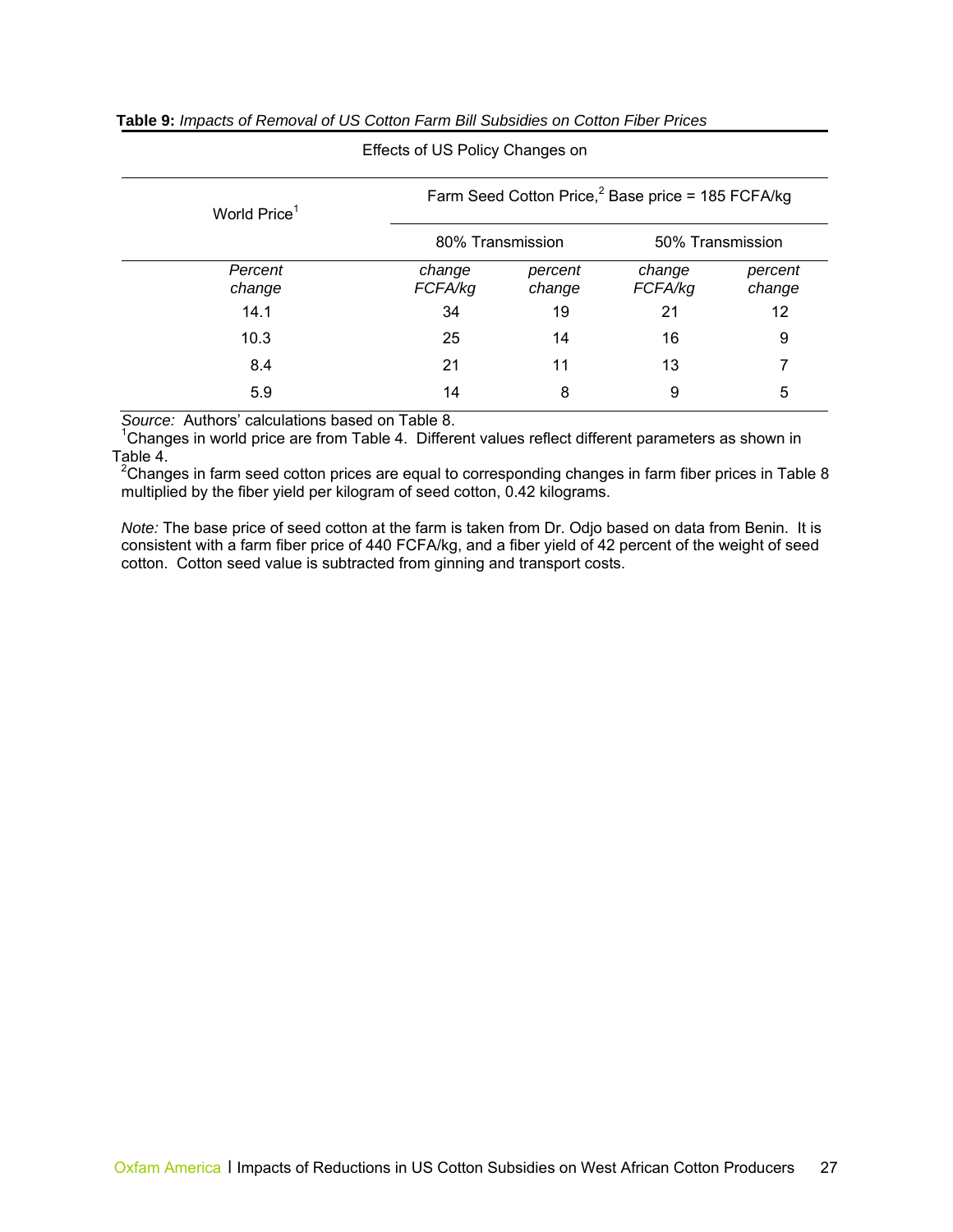| World Price <sup>1</sup>     | Farm Seed Cotton Price,<br>Quantity, and Value<br>(80% transmission) |                 |       | Farm Seed Cotton Price,<br>Quantity, and Value<br>(50% Transmission) |          |       |  |  |
|------------------------------|----------------------------------------------------------------------|-----------------|-------|----------------------------------------------------------------------|----------|-------|--|--|
|                              | Price                                                                | Quantity        | Value | Price                                                                | Quantity | Value |  |  |
| a: Supply elasticity = $1.0$ |                                                                      |                 |       |                                                                      |          |       |  |  |
|                              |                                                                      | percent changes |       |                                                                      |          |       |  |  |
| 14.1                         | 19                                                                   | 19              | 38    | 12                                                                   | 12       | 24    |  |  |
| 10.3                         | 14                                                                   | 14              | 28    | 9                                                                    | 9        | 18    |  |  |
| 8.4                          | 11                                                                   | 11              | 22    | 7                                                                    | 7        | 14    |  |  |
| 5.9                          | 8                                                                    | $\overline{7}$  | 14    | 5                                                                    | 5        | 10    |  |  |
| a: Supply elasticity = $0.4$ |                                                                      |                 |       |                                                                      |          |       |  |  |
| 14.1                         | 19                                                                   | 7.6             | 26.6  | $12 \overline{ }$                                                    | 4.8      | 16.8  |  |  |
| 10.3                         | 14                                                                   | 5.6             | 20.4  | 9                                                                    | 3.6      | 12.6  |  |  |
| 8.4                          | 11                                                                   | 4.4             | 15.4  | 7                                                                    | 2.8      | 9.8   |  |  |
| 5.9                          | 8                                                                    | 3.2             | 11.2  | 5                                                                    | 2.0      | 7.0   |  |  |

**Table 10:** *Impacts of Removal of US Cotton Farm Bill Subsidies on Cotton Fiber Prices* 

Effects of US Policy Changes on

*Source:* Author calculations based on Table 9.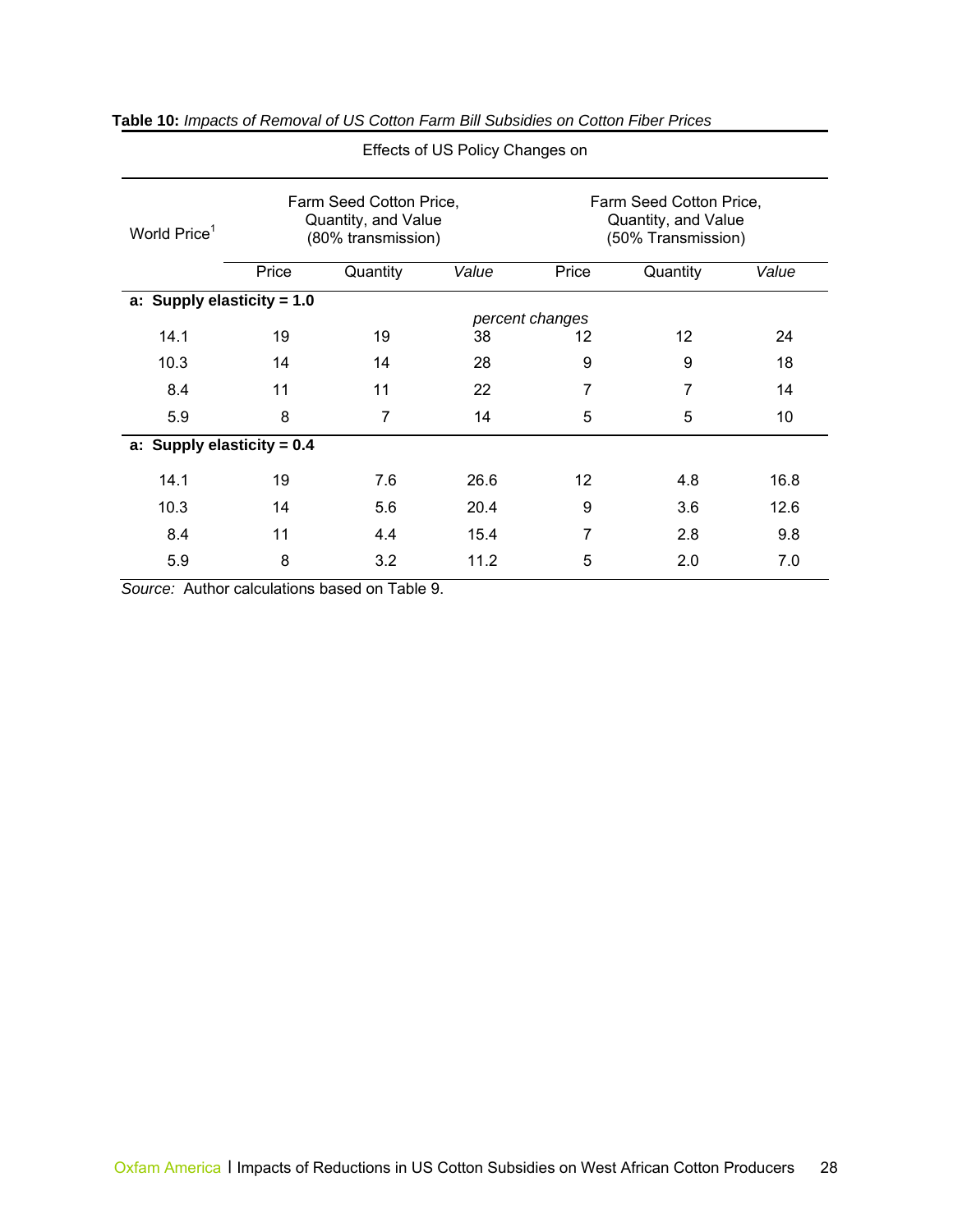|                                         |                  | <b>Estimates From</b> |  |
|-----------------------------------------|------------------|-----------------------|--|
| Cost Item                               | <b>ONS</b>       | <b>FUPRO</b>          |  |
|                                         | FCFA per hectare |                       |  |
| Fertilizer                              | 41,145           | 33,735                |  |
| Insecticide                             | 27,000           | 36,000                |  |
| Labor                                   | 130,408          |                       |  |
| Depreciation of small equipment         | 5,799            |                       |  |
| Labor + depreciation of small equipment | 136,207          | 150,300               |  |
| <b>Financial fees</b>                   |                  | 30,060                |  |
| General fees                            |                  | 15,000                |  |
| Total cost of production (a)            | 204,352          | 265,095               |  |
|                                         | kg per hectare   |                       |  |
| Average yield (b)                       | 1,272            | 1,500                 |  |
|                                         | FCFA/kg          |                       |  |
| Equilibrium selling price $(a + b)$     | 161              | 177                   |  |
| Producer margin                         |                  | 27                    |  |
| Selling price with margin               |                  | 203                   |  |

**Table 11:** *Farm-Level Production Costs for Cotton in Benin* 

*Source:* Compiled with the assistance of Dr. Sunday Odjo, based on estimates from ONS and FUPRO. *Notes:* ONS estimates are based on 209 kg/ha of fertilizer at a cost of \$195 FCFA/kg and 6 liters/ha of insecticide at a cost of 4,500 FCFA/liter. FUPRO estimates are based on 200 kg/ha of fertilizer at a cost of \$195 FCFA/kg and 8 liters/ha of insecticide at a cost of 4,500 FCFA per liter.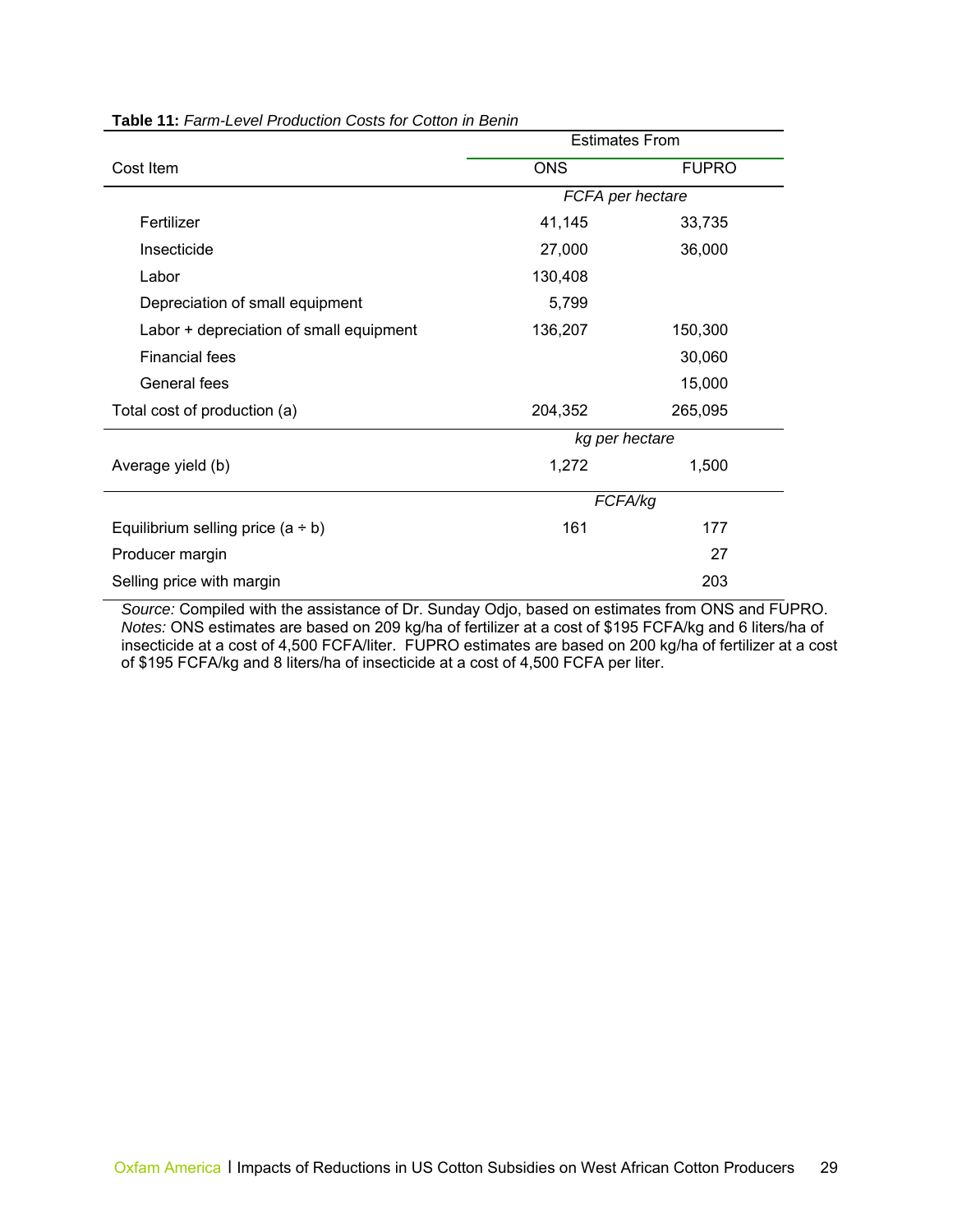| Effects of US Policy Changes on |                            |                                                                            |                                                                            |                                                         |  |  |  |  |  |
|---------------------------------|----------------------------|----------------------------------------------------------------------------|----------------------------------------------------------------------------|---------------------------------------------------------|--|--|--|--|--|
| World Price <sup>1</sup>        |                            | Farm Cotton Net Revenue <sup>2</sup><br>(80% transmission)<br>2.6 ton/farm | Farm Cotton Net Revenue <sup>2</sup><br>(50% Transmission)<br>2.6 ton/farm |                                                         |  |  |  |  |  |
| percent<br>change               | change<br><b>'000 FCFA</b> | Share of food <sup>3</sup><br>expenditure<br>per capita                    | change<br>'000 FCFA                                                        | Share of food <sup>3</sup><br>expenditure<br>per capita |  |  |  |  |  |
| 14.1                            | 88.4                       | 1.6                                                                        | 57.2                                                                       | 1.0                                                     |  |  |  |  |  |
| 10.3                            | 65.6                       | 1.2                                                                        | 41.6                                                                       | 0.7                                                     |  |  |  |  |  |
| 8.4                             | 54.6                       | 1.0                                                                        | 33.8                                                                       | 0.6                                                     |  |  |  |  |  |
| 5.9                             | 36.4                       | 0.6                                                                        | 23.4                                                                       | 0.4                                                     |  |  |  |  |  |

#### **Table 12:** *Effects of World Price Changes on West African Farm Households*

 $1$ Changes in world price are from Table 4. Different values reflect different parameters as shown in Table

4.<br><sup>2</sup>Changes in farm cotton net revenue are authors' calculations, based on farm price changes in FCFA/kg from Table 9 and assuming production of 2.6 tons of cotton per farm.

<sup>3</sup> Food expenditure per capita for cotton farm families is 56,679 FCFA, based on data from Minot and Daniels (2005).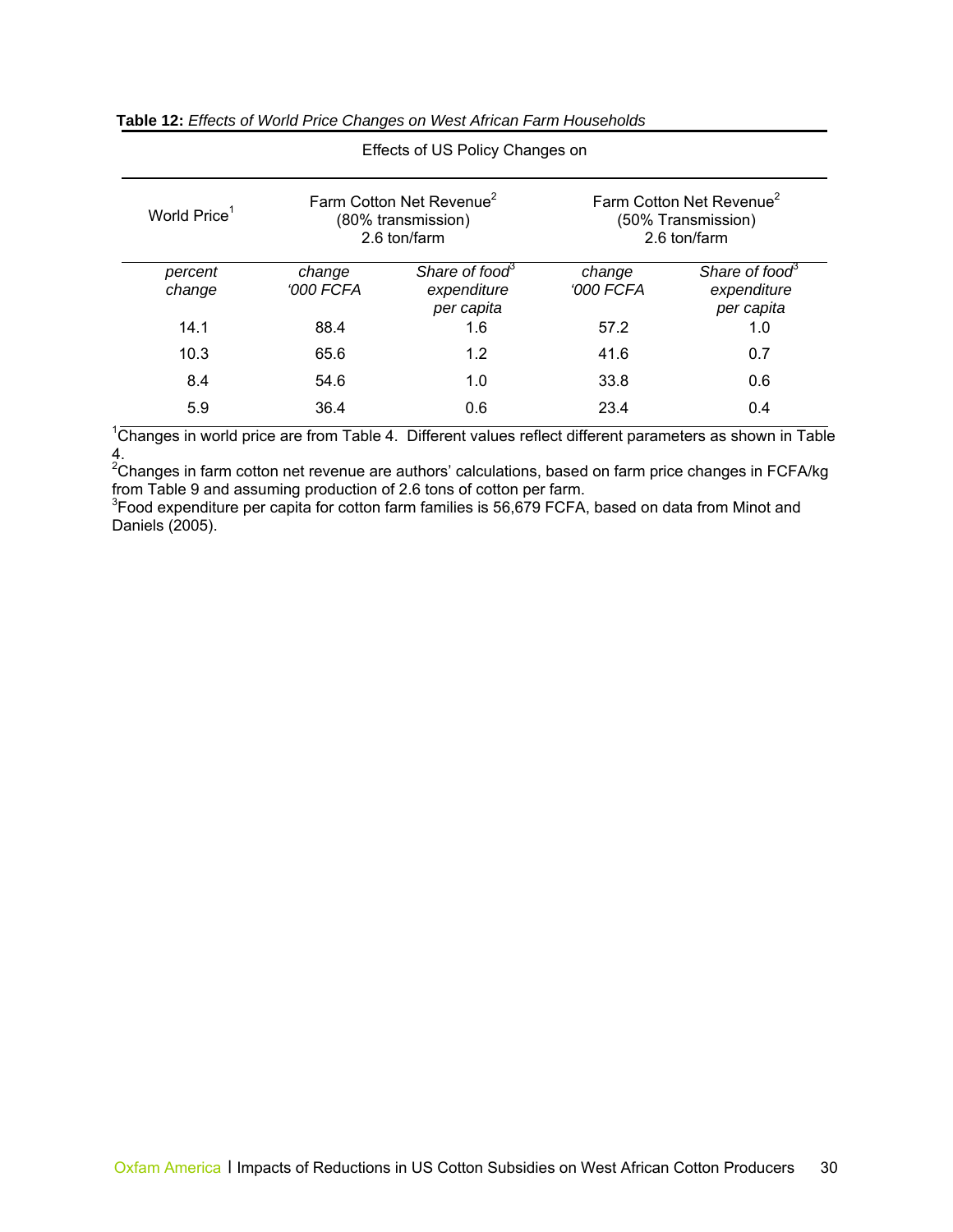

**Figure 1:** *Cotton A Index in \$/pound and in FCFA/pound, 1980-2006*

*Source:* Actual data of the Cotlook A Index are from the FAPRI for years 1991-2006 and recreated from the index published in the USDA's Economic Research Service Cotton and Wool Yearbook for the years prior to 1991. The Cotlook A Index was converted into FCFA using the exchange rate published by the USDA Economic Research Service in its Exchange Rate Database.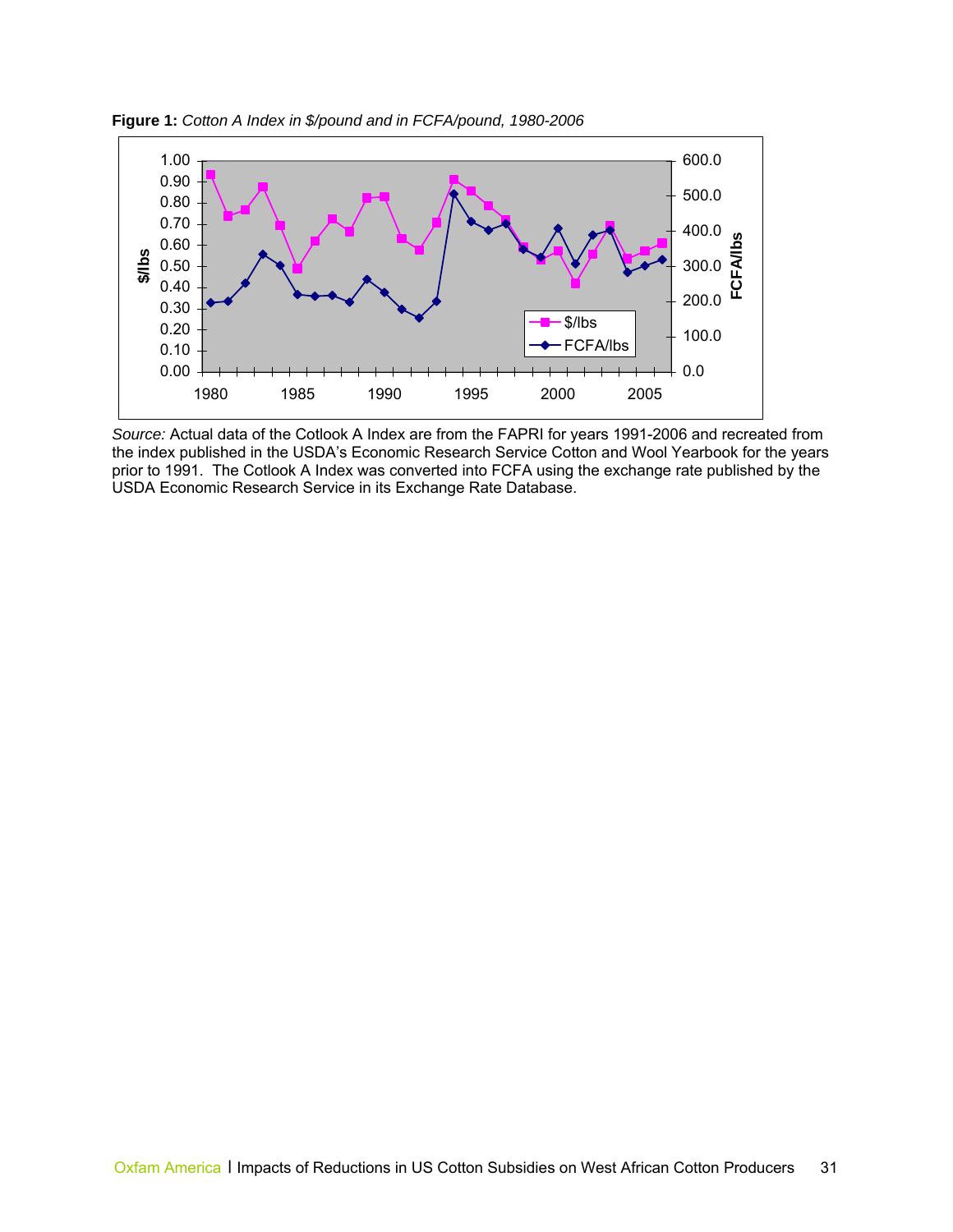

**Figure 2:** *Cotton Cotlook A Index and Producer Prices in C-4 Countries, 1980-2006* 

*Sources:* Actual data of the Cotlook A Index are from the FAPRI for years 1991-2006 and recreated from the index published in the USDA's Economic Research Service Cotton and Wool Yearbook for the years prior to 1991. The price data for the C-4 countries are from the International Cotton Advisory Committee. The original data were expressed in FCFA/kg of seed cotton. We converted it into FCFA/lb of fiber cotton by assuming a fiber yield of 42 percent from seed cotton, which is consistent with Benin fiber yields reported by Dr. Odjo.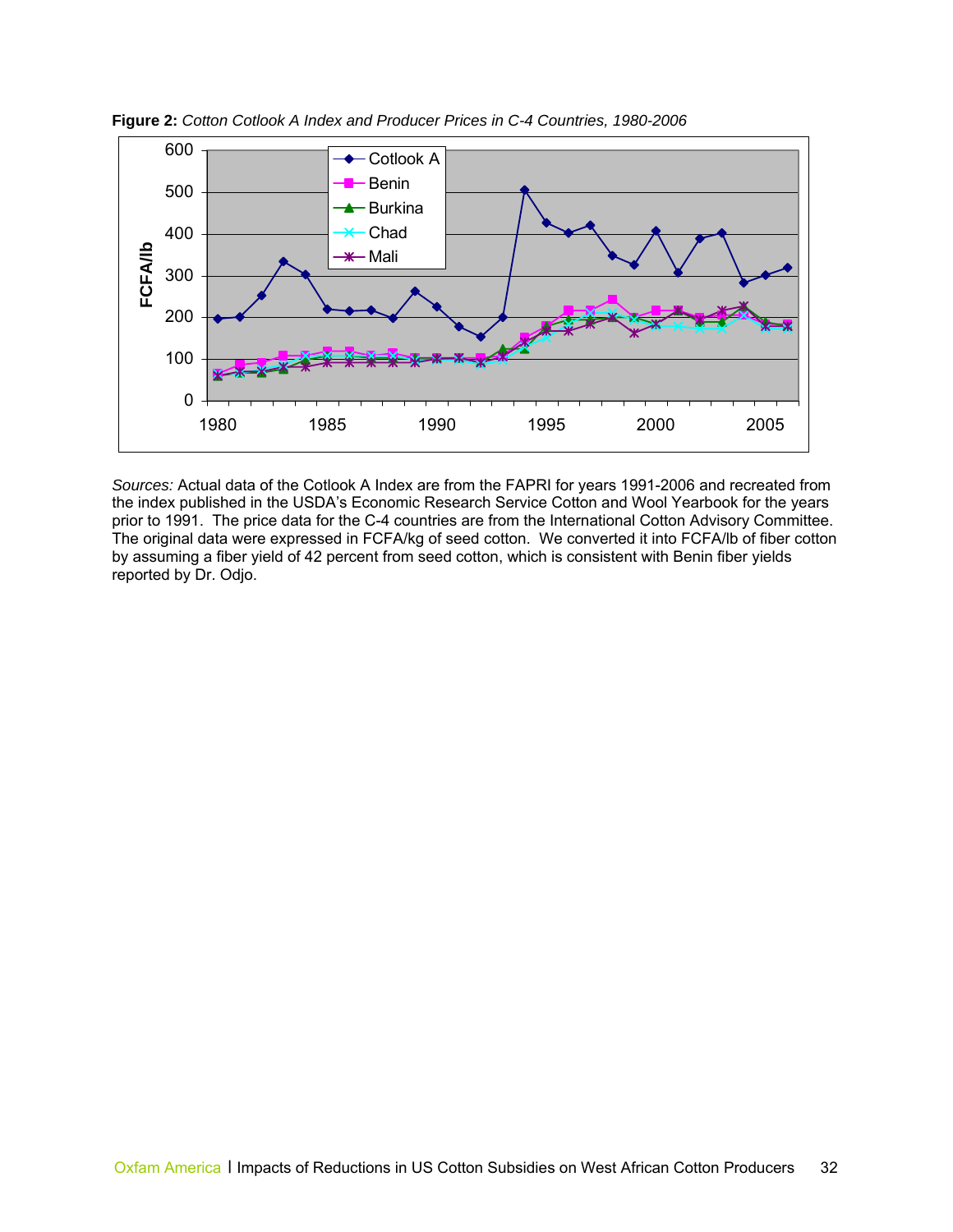**Figure 3:** *Effects of Price Change on Cotton Quantity and Revenue*

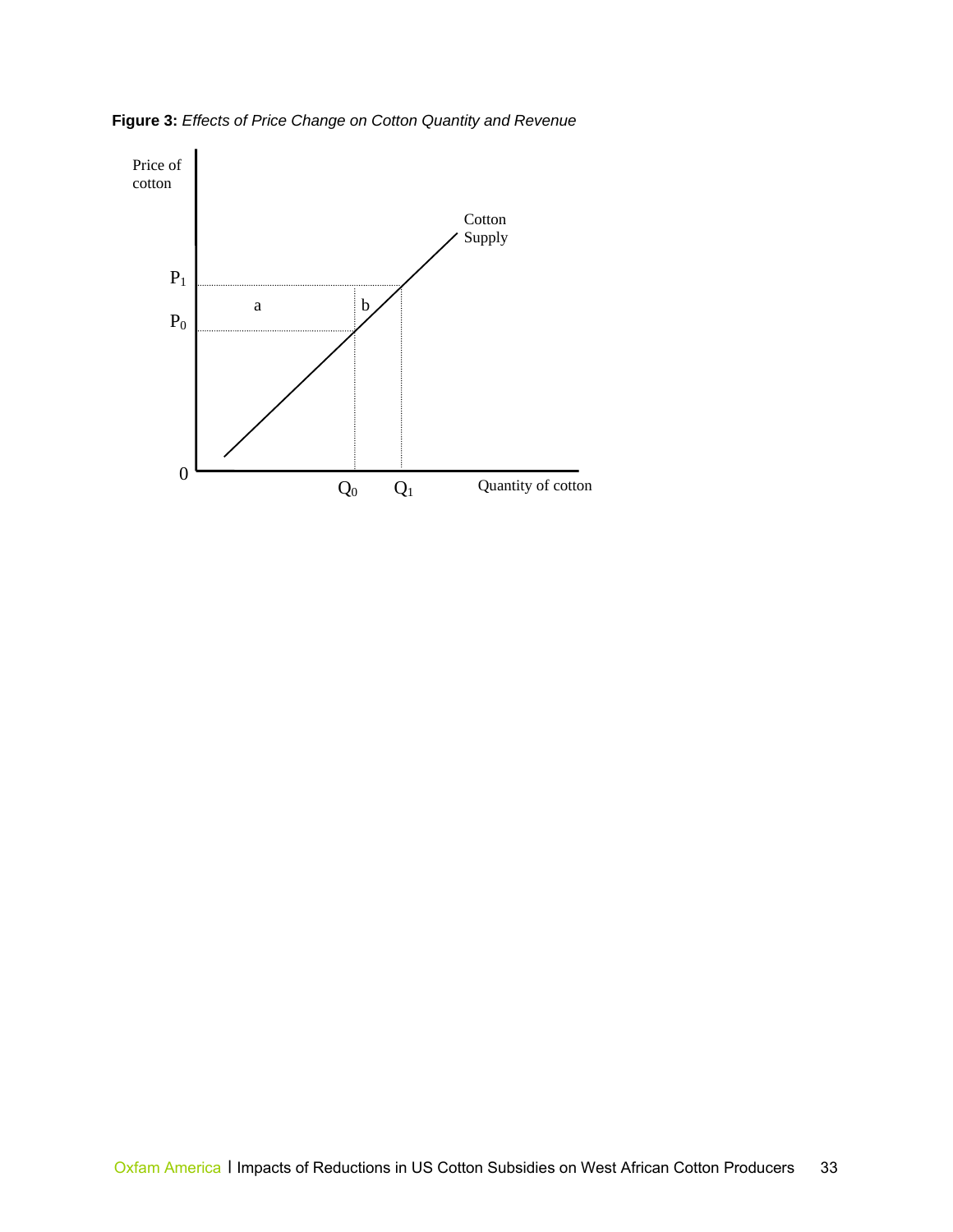## <span id="page-36-2"></span><span id="page-36-0"></span>**Notes**

 $\overline{a}$ 

<sup>ii</sup> These results correspond to those reported by Alston and Brunke (2006, Table 10) and are only slightly different, reflecting our use of τ<sub>a</sub>×ε<sub>a</sub> = 0.33 rather than τ<sub>a</sub>×ε<sub>a</sub> = 0.20.<br><sup>iii</sup> Anderson and Valenzuela (2006) consider reducing US subsidies and derive results from a much more

elaborate model that are similar in magnitude to those reported here. They also consider the impacts of further adoption of varieties developed using modern biotechnology and compare the impacts of the two changes in the market.

<sup>iv</sup> The average quality of cotton in the region can affect the relative price of C-4 cotton compared to the global average price, but not the overall average prevailing price in the global market.

 $\theta$ <sup>v</sup> This may be fortunate since, given the market shares, any attempt to manipulate global markets would almost surely be unsuccessful.

v<sup>i</sup> Similar information based on data from SOFITEX is used by Goreaux (2005) in his Table 2, which shows that most marketing costs from the farm to the port do not change when export prices change and therefore most of an export price decline would be reflected as a decline in farm revenue.

vii We must consider a range of values around the central tendency because the data are not conclusive and because the price changes reflected in the data do not include a long-term, well anticipated, and permanent shift of the sort we envision here. We expect more price transmission from price shifts caused by policy change than those associated with year-to-year price fluctuations.

viii Table 6 showed that the farm price of fiber was about 60 percent of the export price on average, but that many of the marketing costs were fixed per unit charges that would not vary with a change in export market price. (See also Goreaux 2005.)<br><sup>Ix</sup> The calculations in Table 12 do not include a small additional increase in net revenue (producer surplus)

caused by expansion of cotton production. With a supply elasticity of 1.0, Table 10 showed that the increase in production would range from about 2 percent to 19 percent or from about 52 kg to about 494 kg. But, this additional production would involve additional costs and the increase in net revenue from the output expansion is a small fraction of the net revenue increase from applying the price increase to the current output. Figure 3 shows the gain in net revenue as the change in price times the original quantity (the horizontal rectangle, a) plus 1/2 the change in quantity times the change in price (the small triangle, b).

<span id="page-36-1"></span>i Step-2 payments were excluded on the grounds that the Step-2 program has ended and the idea was to look at a hypothetical representative year rather than actual past years. The simulations left crop insurance in place when modeling the elimination of farm bill policies, and consequently the values for %Δ*G* are smaller in magnitude than 100 percent, with specific size depending on the values of γ and the specific policies being changed.